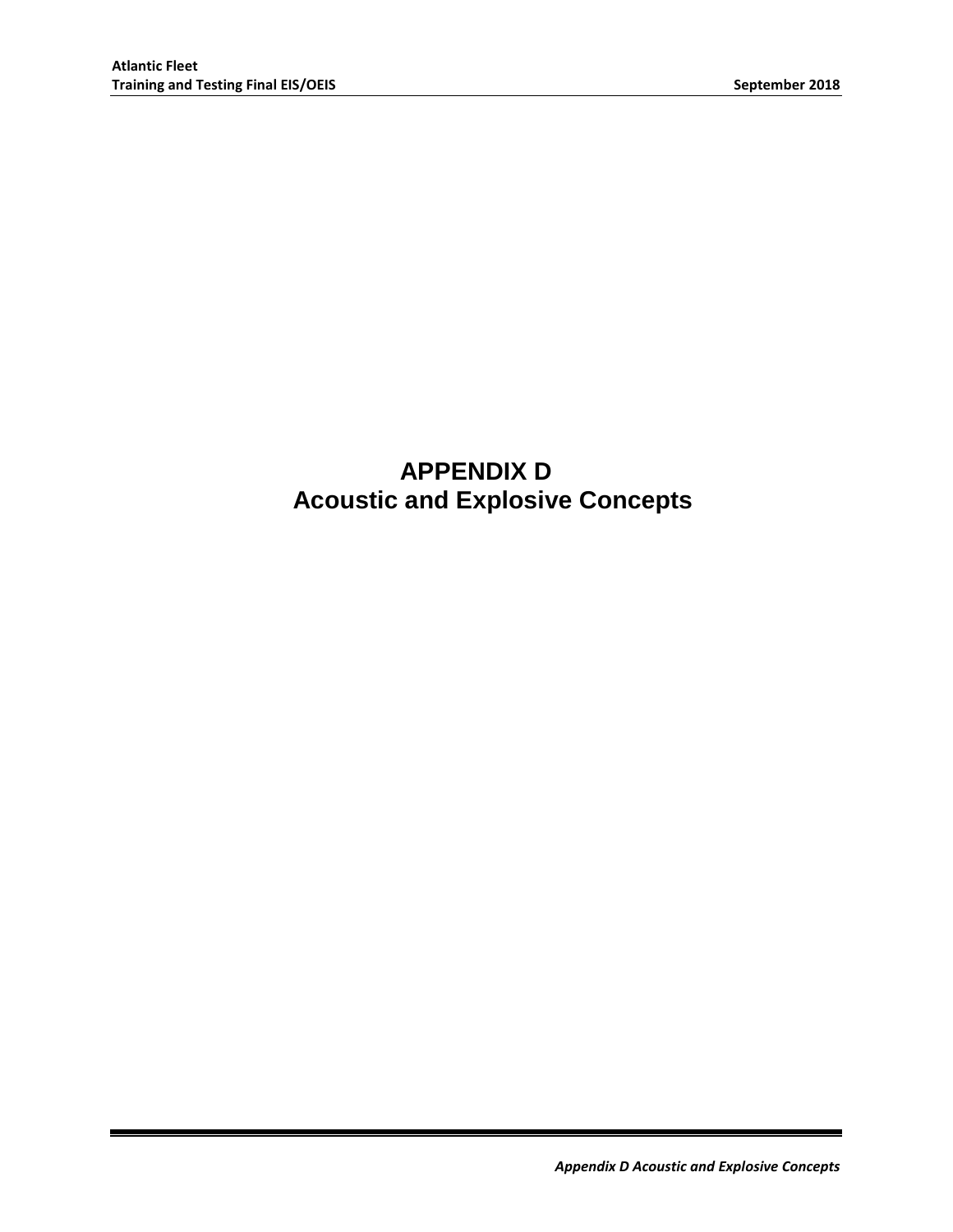This page intentionally left blank.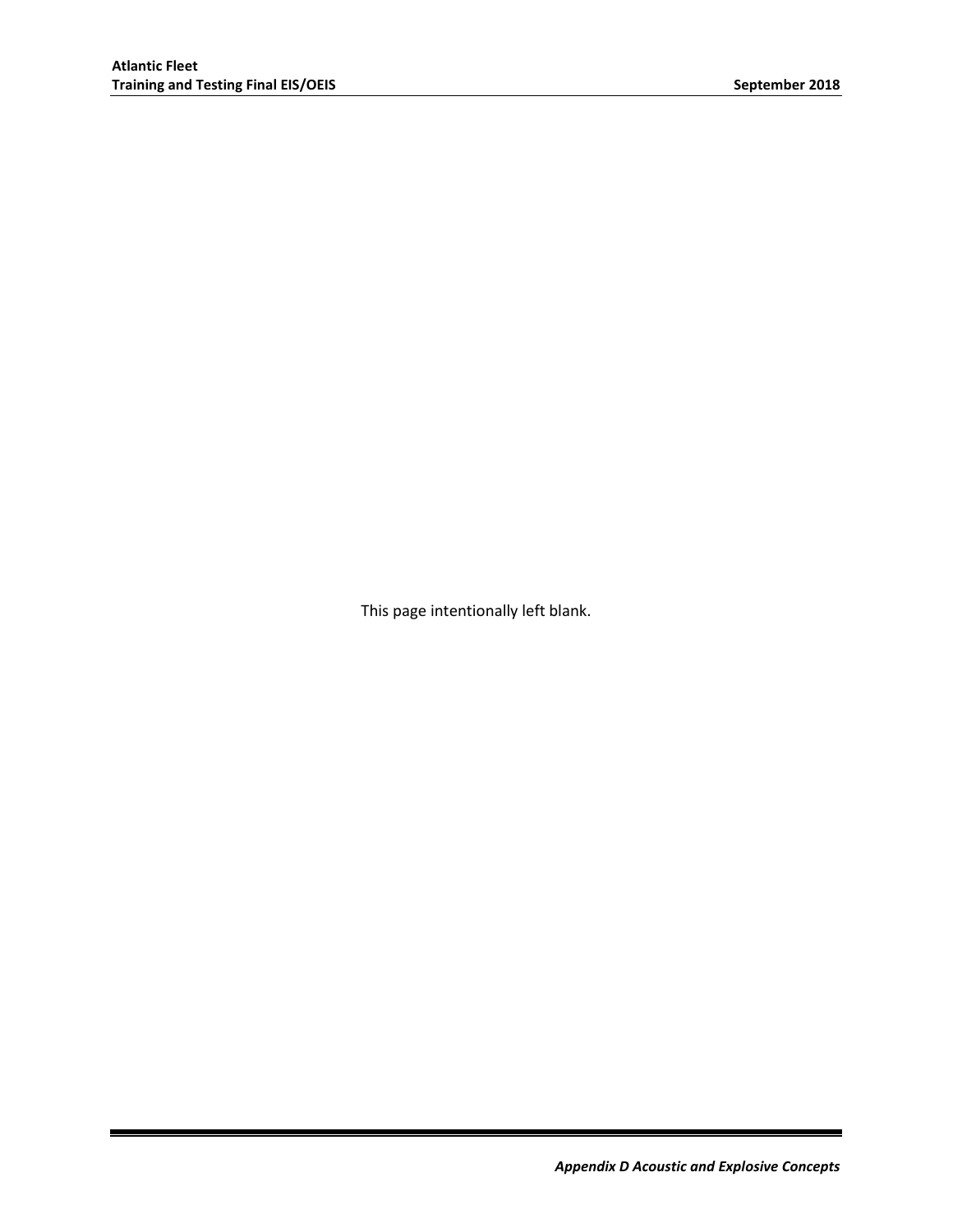### **Final**

# Environmental Impact Statement/Overseas Environmental Impact Statement **Atlantic Fleet Training and Testing Activities**

### **TABLE OF CONTENTS**

|       |         |  | $D-1$ |
|-------|---------|--|-------|
|       |         |  |       |
| D.1.1 |         |  |       |
| D.1.2 |         |  |       |
| D.1.3 |         |  |       |
| D.1.4 |         |  |       |
| D.1.5 |         |  |       |
| D.1.6 |         |  |       |
| D.1.7 |         |  |       |
| D.1.8 |         |  |       |
|       |         |  |       |
| D.2.1 |         |  |       |
| D.2.2 |         |  |       |
| D.2.3 |         |  |       |
| D.2.4 |         |  |       |
| D.2.5 |         |  |       |
|       |         |  |       |
| D.3.1 |         |  |       |
| D.3.2 |         |  |       |
| D.3.3 |         |  |       |
|       | D.3.3.1 |  |       |
|       | D.3.3.2 |  |       |
|       | D.3.3.3 |  |       |
|       | D.3.3.4 |  |       |
|       | D.3.3.5 |  |       |
|       | D.3.3.6 |  |       |
|       | D.3.3.7 |  |       |
|       |         |  |       |
|       |         |  |       |
| D.5.1 |         |  |       |
|       | D.5.1.1 |  |       |
| D.5.2 |         |  |       |
|       |         |  |       |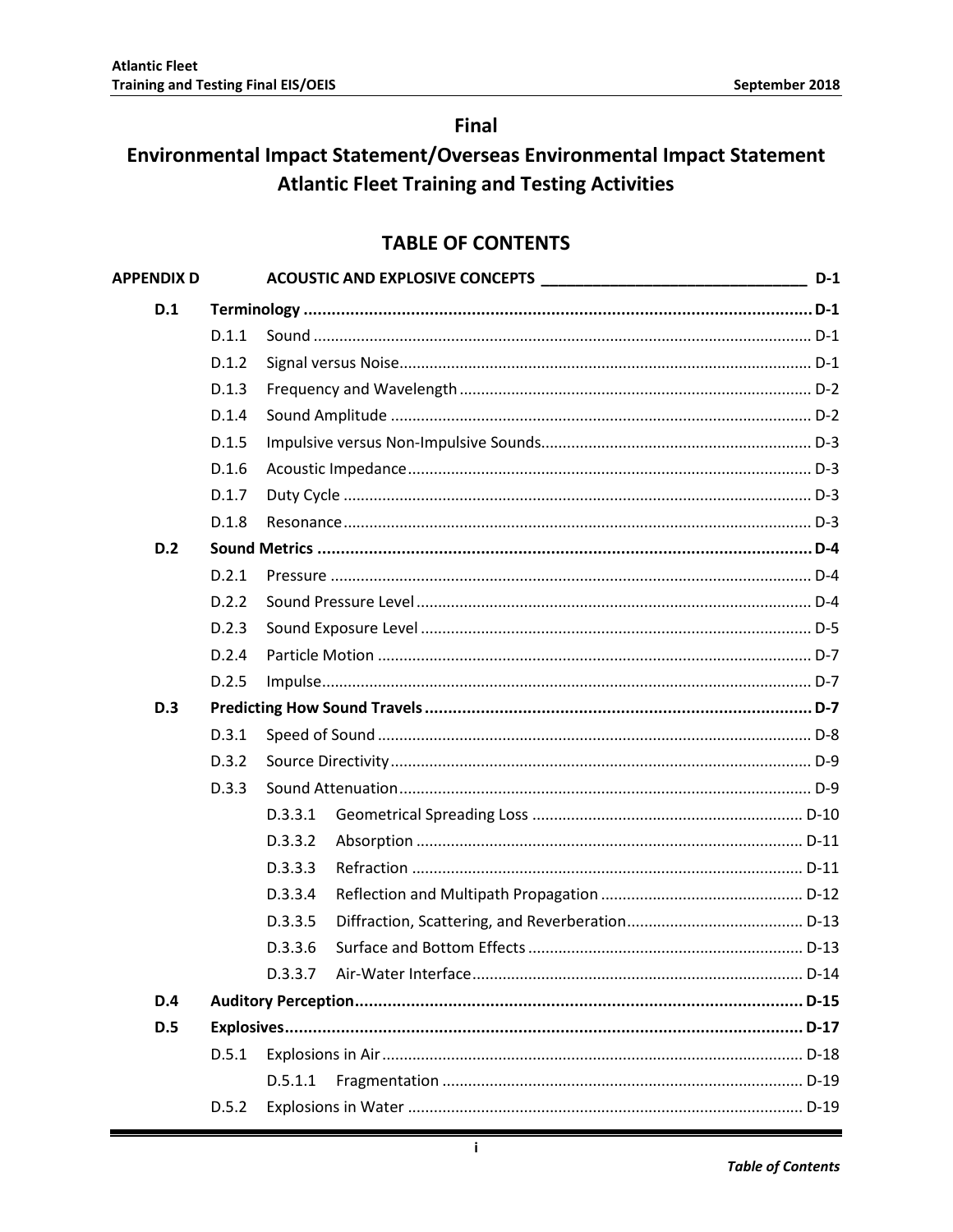# **List of Figures**

| Figure D-1: Various Sound Pressure Metrics for a Hypothetical (a) Pure Tone (Non-              |     |
|------------------------------------------------------------------------------------------------|-----|
| Figure D-2: Summation of Acoustic Energy from a Hypothetical, Intermittently Pinging,          | D-6 |
| Figure D-3: Cumulative Sound Exposure Level under Realistic Conditions with a Moving,          |     |
| Figure D-4: Sound Velocity Profile (Sound Speed) Is Related to Temperature, Salinity, and      |     |
| Figure D-5: Graphical Representation of the Inverse Square Relationship in Spherical           |     |
| Figure D-6: Sound Propagation Showing Multipath Propagation and Conditions for Surface         |     |
| Figure D-7: Characteristics of Sound Transmission Through the Air-Water Interface  D-15        |     |
|                                                                                                |     |
| Figure D-9: Impulse Shown as a Function of Pressure over Duration at a Specific Location  D-18 |     |

# **List of Tables**

This section does not contain tables.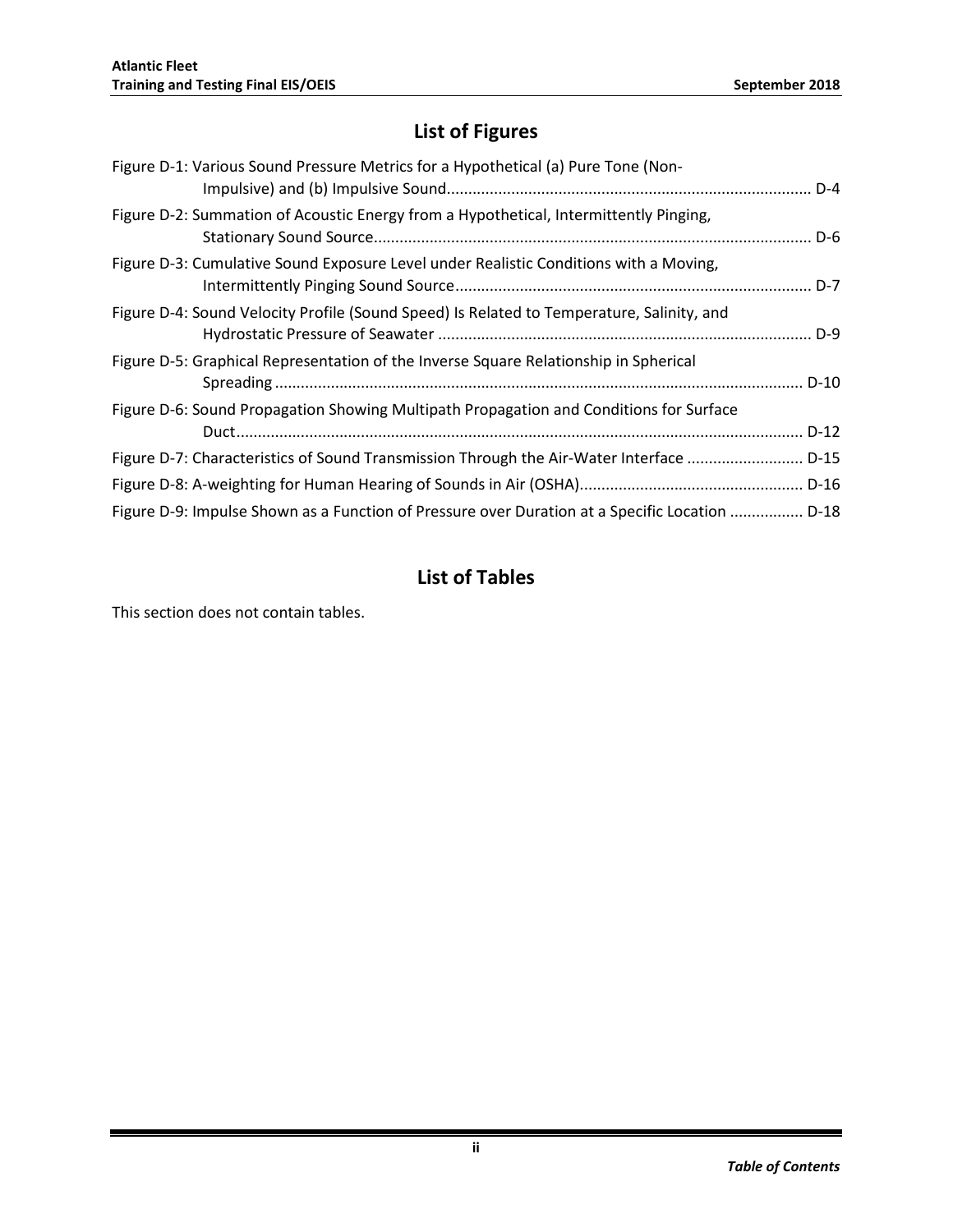# **APPENDIX D ACOUSTIC AND EXPLOSIVE CONCEPTS**

<span id="page-4-0"></span>This section introduces basic principles and terminology for acoustics and explosives to help the reader understand the analyses presented in this Environmental Impact Statement/Overseas Environmental Impact Statement Draft (EIS/OEIS). This section briefly explains the transmission of sound and explosive energy; introduces some of the basic mathematical formulas used to describe propagation; and defines acoustical terms, abbreviations, and units of measurement. The difference between transmission of sound in water and in air is also discussed. Finally, it discusses methods used to analyze what animals may hear.

A number of other sources provide a more extensive background on acoustics and explosives than presented in this overview and are recommended for further inquiry. These include, but are not limited to:

- *Marine Mammals and Noise* (Richardson et al., 1995) for a general overview
- *Principles of Underwater Sound* (Urick, 1983), *Fundamentals of Acoustical Oceanography* (Medwin & Clay, 1998), and *Principles of Marine Bioacoustics* (Au & Hastings, 2008) for comprehensive explanations of underwater acoustics

# <span id="page-4-1"></span>**D.1 TERMINOLOGY**

The following terms are used in this document when discussing sound and the attributes of a sound source.

### <span id="page-4-2"></span>**D.1.1 SOUND**

Sound is produced when an elastic medium (such as air or water) is set into motion, typically by a vibrating object within the medium. As the object vibrates, its motion is transmitted to adjacent "particles" of the medium. The motion of these particles is transmitted to adjacent particles, and so on. The result is a mechanical disturbance (the "sound wave") that moves away from the source and propagates at a medium-dependent speed (the "sound speed"). As the sound wave travels through the medium, the individual particles of the medium oscillate about their original positions but do not actually move with the sound wave. As the particles of the medium move back and forth they create small changes about the original values of the medium density, pressure, and temperature.

Sound may be described by both physical and subjective attributes. Physical attributes, such as sound amplitude (Section [D.1.4\)](#page-5-1) and frequency (Section [D.1.3\)](#page-5-0), may be directly measured. Subjective (or sensory) attributes like loudness and pitch depend on an animal's perception of a sound. Physical attributes of a sound at a particular point are usually obtained by measuring pressure changes as sound waves pass.

### <span id="page-4-3"></span>**D.1.2 SIGNAL VERSUS NOISE**

When sound is purposely created to convey information, communicate, or obtain information about the environment, it is often referred to as a signal. Examples of sounds that could be considered signals are sonar pings, marine mammal vocalizations and echolocation clicks, tones used in hearing experiments, and small sonobuoy explosions used for submarine detection.

Noise is undesired sound (American National Standards Institute, 1994). Sounds produced by naval aircraft and vessel propulsion are considered noise because they represent possible inefficiencies and increased detectability. Whether a sound is perceived as noise often depends on the receiver (i.e., the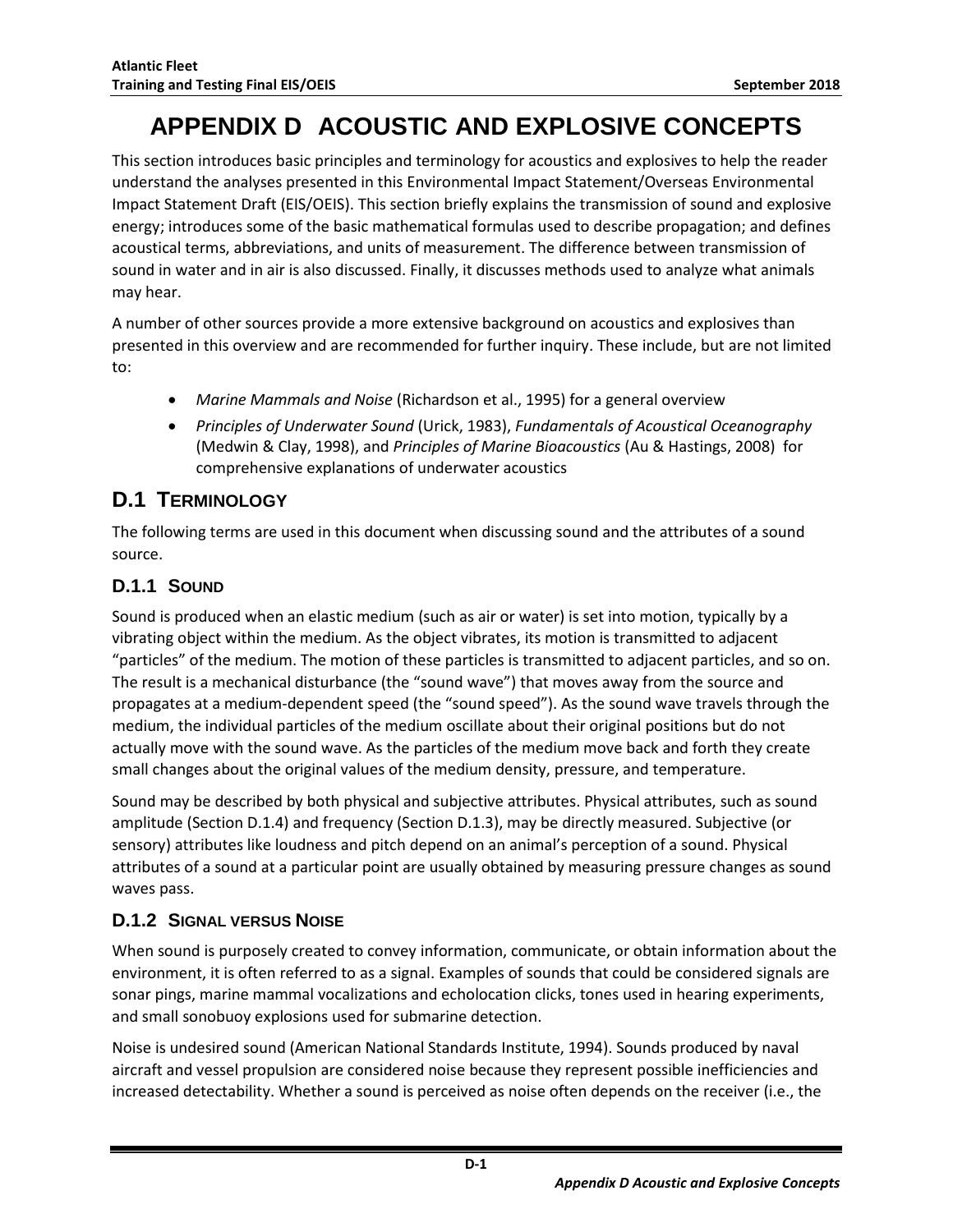animal or system that detects the sound). For example, small explosives and sonar used to generate sounds that can locate an enemy submarine produce signals that are useful to sailors engaged in antisubmarine warfare, but are assumed to be noise when detected by marine mammals.

The combination of all sounds at a particular location, whether these sources are located near or far, is ambient noise (American National Standards Institute, 1994). Ambient noise includes natural sources, such as sound from crashing waves, rain, and animals (e.g., snapping shrimp), and anthropogenic sources, such as seismic surveys and vessel noise.

### <span id="page-5-0"></span>**D.1.3 FREQUENCY AND WAVELENGTH**

Frequency is the physical attribute most closely associated with the subjective attribute "pitch"; the higher the frequency, the higher the pitch. Frequency is defined by the number of oscillations in the sound pressure or particle motion per second. One hertz (Hz) is equal to one oscillation per second, and one kilohertz (kHz) is equal to 1,000 oscillations per second. Human hearing generally spans the frequency range from 20 Hz to 20 kHz. The frequency range of a sound is called its bandwidth.

Pure tones have energy at a constant, single frequency. Complex tones contain energy at multiple, discrete frequencies, rather than a single frequency. A harmonic of a sound at a particular frequency is a multiple of that frequency (e.g., harmonic frequencies of a 2 kHz tone are 4 kHz, 6 kHz, 8 kHz, etc.). A source operating at a nominal frequency may emit several harmonic frequencies, but at lower amplitudes. Some sources may also emit subharmonics; however, these are typically many orders of magnitude less powerful than at the center frequency. Sounds with large bandwidth ("broadband" sounds) have energy spread across many frequencies.

In this document, sounds are generally described as either low- (less than 1 kHz), mid- (1 kHz–10 kHz), high- (10 kHz–100 kHz), or very high- (greater than 100 kHz) frequency. Hearing ranges of marine animals (e.g., fish, birds, sea turtles, and marine mammals) are quite varied and are species-dependent. For example, some fish can hear sounds below 100 Hz and some species of marine mammals have hearing capabilities that extend above 100 kHz. Acoustic impact analyses must therefore focus not only on the sound amplitude (i.e., pressure or particle motion, see Section [D.1.4\)](#page-5-1), but on the sound frequency and the hearing capabilities of the species being considered.

The wavelength of a sound is the distance between wave peaks. Wavelength decreases as frequency increases. The frequency multiplied by the wavelength equals the speed of sound in a medium, as shown in this equation:

Frequency  $(s^{-1})$  x wavelength (m) = sound speed (m/s)

The approximate speed of sound in sea water is 1500 m/s and in air is 340 m/s, although speed varies depending on environmental conditions (e.g., pressure, temperature, and, in the case of sea water, salinity; see Section [D.3.1,](#page-11-0) Speed of Sound).

#### <span id="page-5-1"></span>**D.1.4 SOUND AMPLITUDE**

Sound amplitude is the physical attribute most closely associated with the subjective attribute loudness. Amplitude is related to the amount that the medium particles oscillate about their original positions and can be thought of as the "strength" of a sound (as the amplitude increases, the loudness also increases). As the sound wave travels, the particles of the medium oscillate but do not actually travel with the wave. The result is a mechanical disturbance (i.e., the sound wave) that propagates away from the sound source.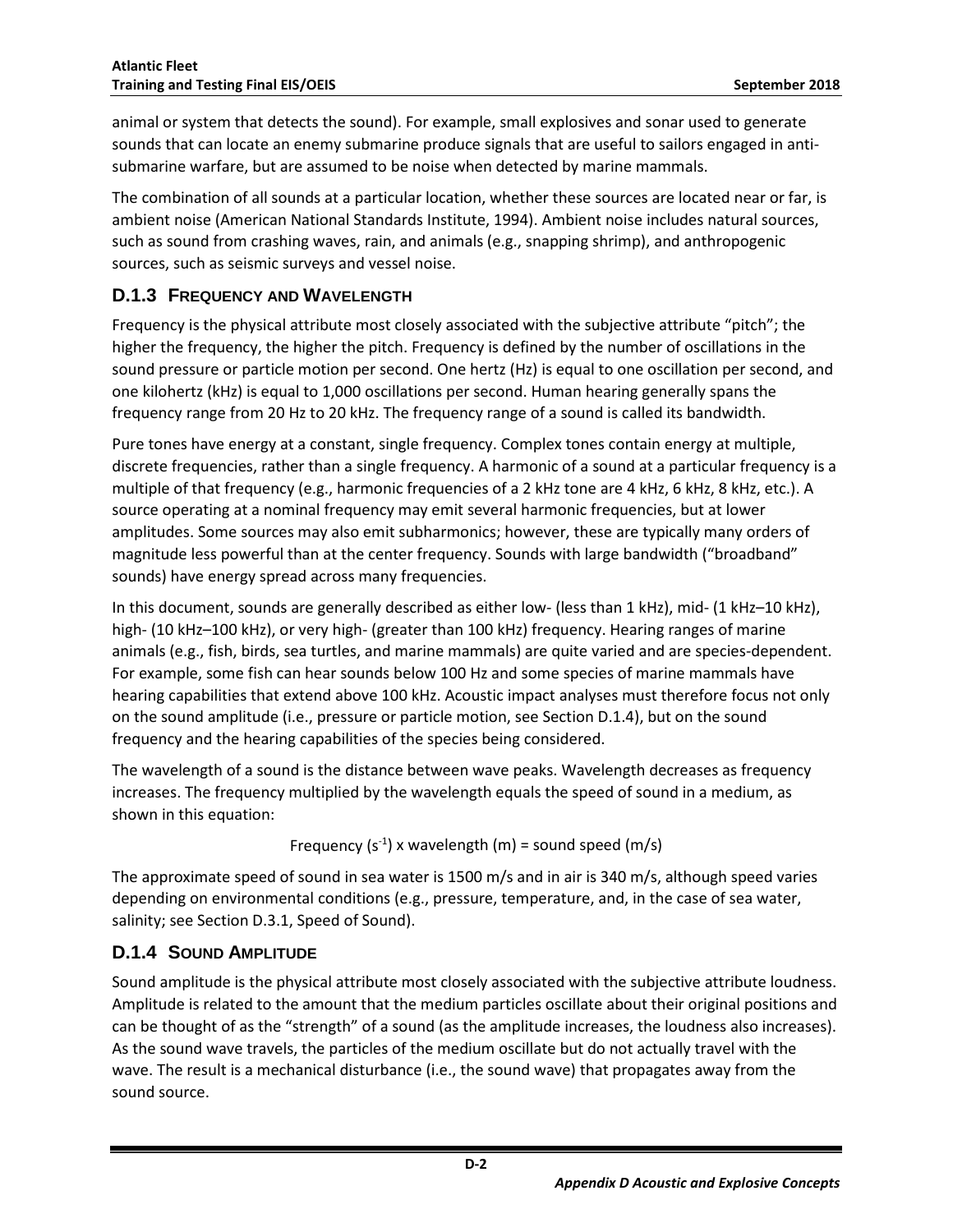Sound amplitude is typically characterized by measuring the acoustic pressure or particle motion (see Section D.2, Sound Metrics).

#### <span id="page-6-0"></span>**D.1.5 IMPULSIVE VERSUS NON-IMPULSIVE SOUNDS**

Although no standard definitions exist, sounds may be broadly categorized as impulsive or nonimpulsive. Impulsive sounds have short durations, rapid rise-times, broad frequency content, and high peak sound pressures. Impulsive sounds are often produced by processes involving a rapid release of energy or mechanical impacts (Hamernik & Hsueh, 1991). Explosions, air guns, weapon firing, and impact pile driving are examples of impulsive sound sources analyzed in this document. In contrast, sonars, vessel operation, vibratory pile driving, and underwater transducers lack the characteristics of impulsive sources and are thus examples of non-impulsive sound sources. Non-impulsive sounds can be essentially continuous, such as machinery noise, or intermittent, such as sonar pings.

### <span id="page-6-1"></span>**D.1.6 ACOUSTIC IMPEDANCE**

Acoustic impedance is a property of the propagation medium (air, water, or tissue) that can be simply described as the opposition to flow of a pressure wave. Acoustic impedance is a function of the density and speed of sound in a medium. Sound transmits more readily through materials of similar acoustic impedance, such as water and animal tissue. When sound waves encounter a medium with different acoustic impedance (for example, an air-water interface), they reflect and refract (see Section[s D.3.3.3,](#page-14-1) Refraction, and [D.3.3.4](#page-15-0) Reflection and Multipath Propagation), creating more complex propagation conditions. For example, sound traveling in air (low impedance) encountering the water surface (high impedance) will be largely reflected, preventing most sound energy in the air from being transmitted into the water. The impedance difference at the tissue-air interface in animals with gas-containing organs also makes these areas susceptible to damage when exposed to the shock wave near an explosion, since the transmission from high-impedance to low-impedance can result in large motion at the boundary.

### <span id="page-6-2"></span>**D.1.7 DUTY CYCLE**

Duty cycle describes the portion of time that a sound source actually generates sound. It is defined as the percentage of time during which a sound is generated over a total operational time period. For example, if a sonar source produces a one-second ping once every 10 seconds, the duty cycle is 10 percent. Duty cycles vary among different acoustic sources; in general, a low duty cycle could be considered 20 percent or less and a high duty cycle 80 percent or higher.

#### <span id="page-6-3"></span>**D.1.8 RESONANCE**

Resonance occurs when an object is vibrated at a frequency near its "natural frequency" or resonant frequency. The resonant frequency can be considered the preferred frequency at which an object will oscillate at a greater magnitude than when exposed to other frequencies. In this document, resonance is considered in relation to the size of an air bubble or air cavity in an animal that is exposed to high pressure waves and the potential for injury. The natural frequencies of dolphin and beluga lungs near the surface are about 36 Hz and 30 Hz, respectively (Finneran, 2003), the natural frequency of lungs of a large whale would be lower, while the natural frequency of small air bubbles would be much higher. Resonant frequencies would tend to increase as an animal dives, since the increased water pressure would compress an air-filled structure and reduce its size.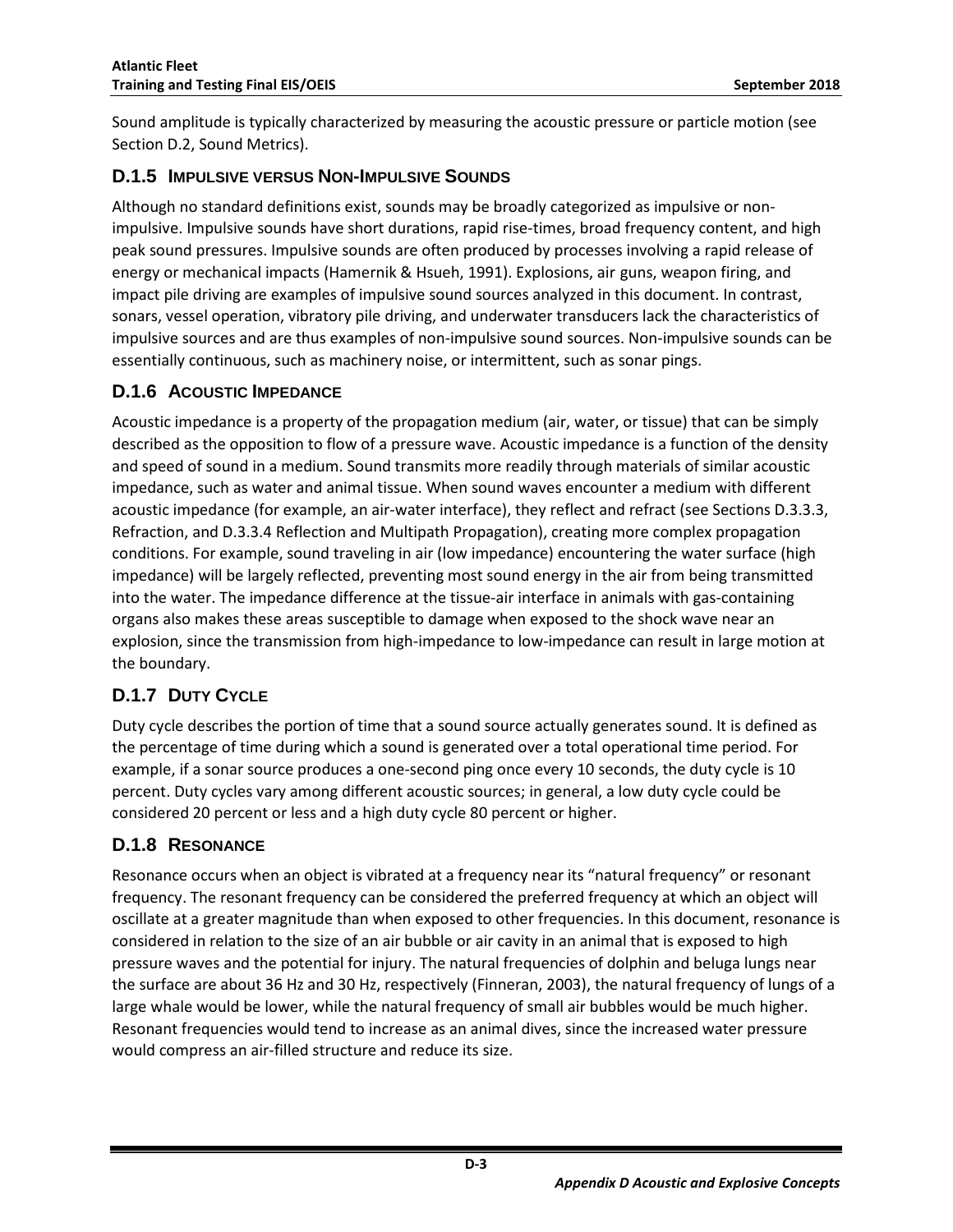## <span id="page-7-0"></span>**D.2 SOUND METRICS**

The sound metrics described here are used in this document to quantify exposure to a sound or explosion.

### <span id="page-7-1"></span>**D.2.1 PRESSURE**

Sound pressure is the incremental variation in a medium's static pressure as a sound wave travels through it. Sound pressure is typically expressed in units of pascals (Pa) (1 Pa = 1 N/m<sup>2</sup> = 10  $\mu$ bar =  $1.45\times10^{-4}$  psi), although explosive overpressure may also be described in pounds per square inch (psi).

Various sound pressure metrics are illustrated in Figure D-1 for (a) a non-impulsive sound (a pure tone in this illustration) and (b) an impulsive sound. As shown in Figure D-1, the non-impulsive sound has a relatively gradual rise in pressure from static pressure (the ambient pressure without the added sound), while the impulsive sound has a near-instantaneous rise to a high peak pressure. The peak pressure shown on both illustrations is the maximum absolute value of the instantaneous sound pressure during a specified time interval ("zero-to-peak" or "peak"), which accounts for the values of peak pressures below the static (ambient) pressure (American National Standards Institute, 2013). "Peak-to-peak" pressure is the difference between the maximum and minimum sound pressures. The root-mean-square (rms) value is often used to describe the average sound pressure level of sounds, and sound pressure levels provided in this EIS/OEIS are root-mean-square values unless otherwise specified. As the name suggests, this method takes the square root of the average squared sound pressure values over a time interval. The duration of this time interval can have a strong effect on the measured rms sound pressure for a given sound, especially where pressure levels vary significantly, as during an impulsive sound exposure. If the analysis duration includes a significant portion of the waveform after the sound pressure has returned to zero, the rms pressure would be relatively low. If the analysis duration includes only the highest pressures of the impulsive exposure, the rms value would be comparatively high. For this reason, it is important to specify the duration used to calculate the rms pressure for impulsive sounds.



<span id="page-7-3"></span>**Figure D-1: Various Sound Pressure Metrics for a Hypothetical (a) Pure Tone (Non-Impulsive) and (b) Impulsive Sound**

### <span id="page-7-2"></span>**D.2.2 SOUND PRESSURE LEVEL**

The most common sound level metric is sound pressure level (SPL). Because many animals can detect very large pressure ranges and judge the relative loudness of sounds by the ratio of the sound pressures (a logarithmic behavior), sound pressure level (SPL) is described by taking the logarithm of the ratio of the sound pressure to a reference pressure. Use of a logarithmic scale compresses the wide range of measured pressure values into a more useful scale.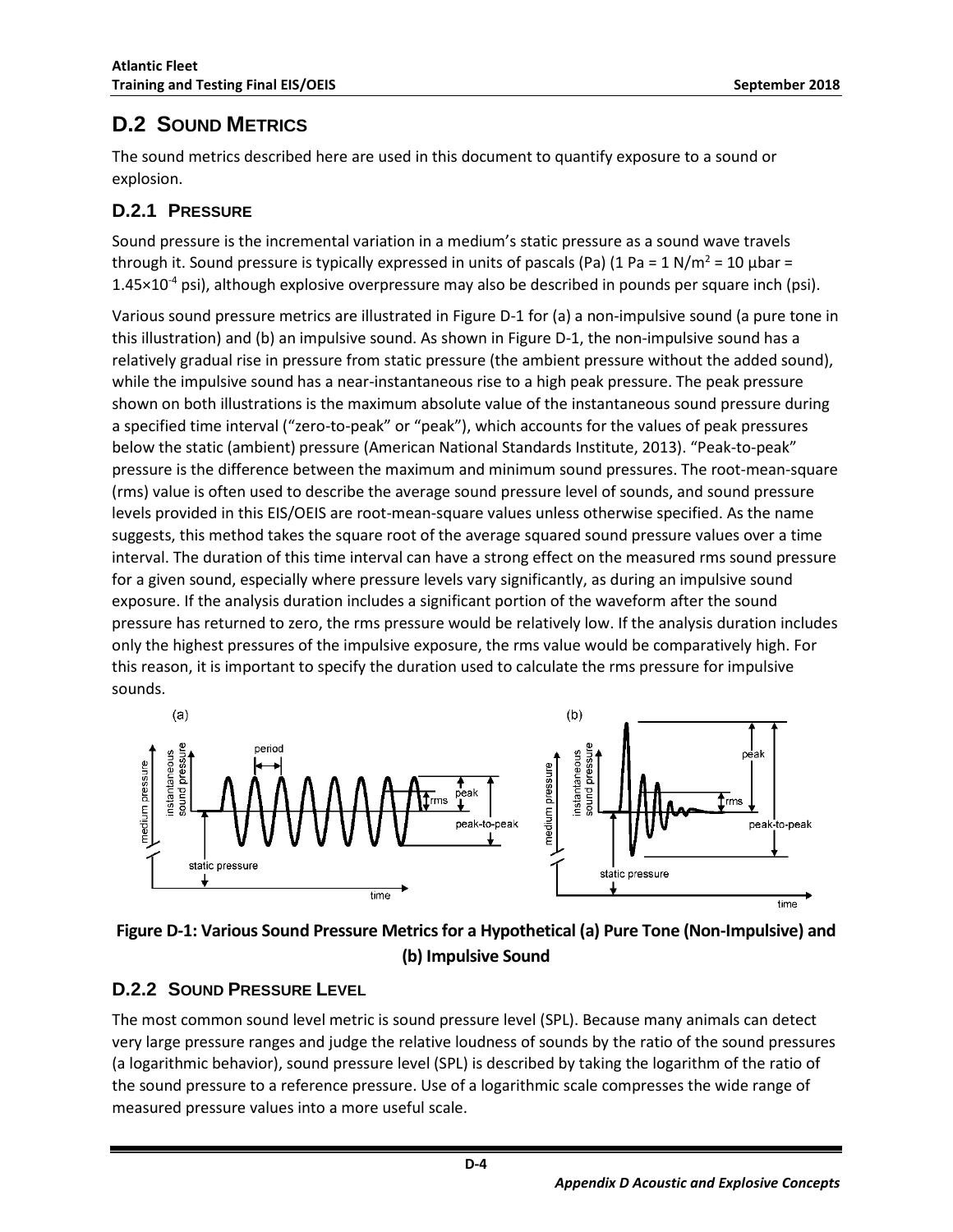Sound pressure levels are normally expressed in decibels (dB). A dB is 1/10 of a bel, a unit of level when the logarithm is to the base ten and the quantities concerned are proportional to power (American National Standards Institute, 2013). Sound pressure level in dBs is calculated as follows:

$$
SPL = 20 \log_{10} \left( \frac{P}{P_{ref}} \right)
$$

where P is the sound pressure and P<sub>ref</sub> is the reference pressure. Unless stated otherwise, the pressure P is the rms value of the pressure (American National Standards Institute, 2013). In some situations, SPL is calculated for the peak pressure rather than the rms pressure. On the occasions when rms pressure is not used, the pressure metric will be stated (e.g., peak SPL means an SPL calculated using the peak pressure rather than the rms pressure).

When a value is presented in dBs, it is important to also specify the value and units of the reference quantity. Normally the numeric value is given, followed by the text "re," meaning "with reference to," and the numeric value and unit of the reference quantity. For example, a pressure of 1 Pa, expressed in dBs with a reference of 1 micropascal ( $\mu$ Pa), is written 120 dB re 1  $\mu$ Pa. The standard reference pressures are 1  $\mu$ Pa for water and 20  $\mu$ Pa for air. The reference pressure for air, 20  $\mu$ Pa, is the approximate lowest threshold of human hearing. It is important to note that because of the differences in reference units, the same sound pressures would result in different SPL values for each medium (the same sound pressure measured in water and in air would result in a higher SPL in water than in air, since the in-air reference is larger). Therefore, sound pressure levels in air and in water should never be directly compared.

### <span id="page-8-0"></span>**D.2.3 SOUND EXPOSURE LEVEL**

Sound exposure level (SEL) can be thought of as a composite metric that represents both the SPL of a sound and its duration. Individual time-varying noise events (e.g., a series of sonar pings or an impulsive sound) have two main characteristics: (1) a sound pressure that changes throughout the event and (2) a period of time during which the source is exposed to the sound. SEL can be provided for a single exposure (i.e., a single sonar ping or single explosive detonation) or for an entire acoustic event (i.e., multiple sonar pings or multiple explosive detonations). Cumulative SEL provides a measure of the net exposure of the entire acoustic event, but it does not directly represent the sound level heard at any given time. SEL is determined by calculating the dB level of the cumulative sum-of-squared pressures over the duration of a sound, with units of dB re 1 micropascal squared seconds (re 1  $\mu$ Pa<sup>2</sup>-s) for sounds in water and dB re (20 micropascal) squared seconds [dB re (20  $\mu$ Pa)<sup>2</sup>-s] for sounds in air.

Some rules of thumb for SEL are as follows:

- The numeric value of SEL is equal to the SPL of a 1-second sound that has the same total energy as the exposure event. If the sound duration is 1 second, SPL and SEL have the same numeric value (but not the same reference quantities). For example, a 1 second sound with an SPL of 100 dB re 1  $\mu$ Pa has a SEL of 100 dB re 1  $\mu$ Pa<sup>2</sup>-s.
- If the sound duration is constant but the SPL changes, SEL will change by the same number of dBs as the SPL.
- If the SPL is held constant and the duration (T) changes, SEL will change as a function of  $10log_{10}(T)$ :
	- $\circ$  10 log<sub>10</sub> (10) = 10, so increasing duration by a factor of 10 raises SEL by 10 dB.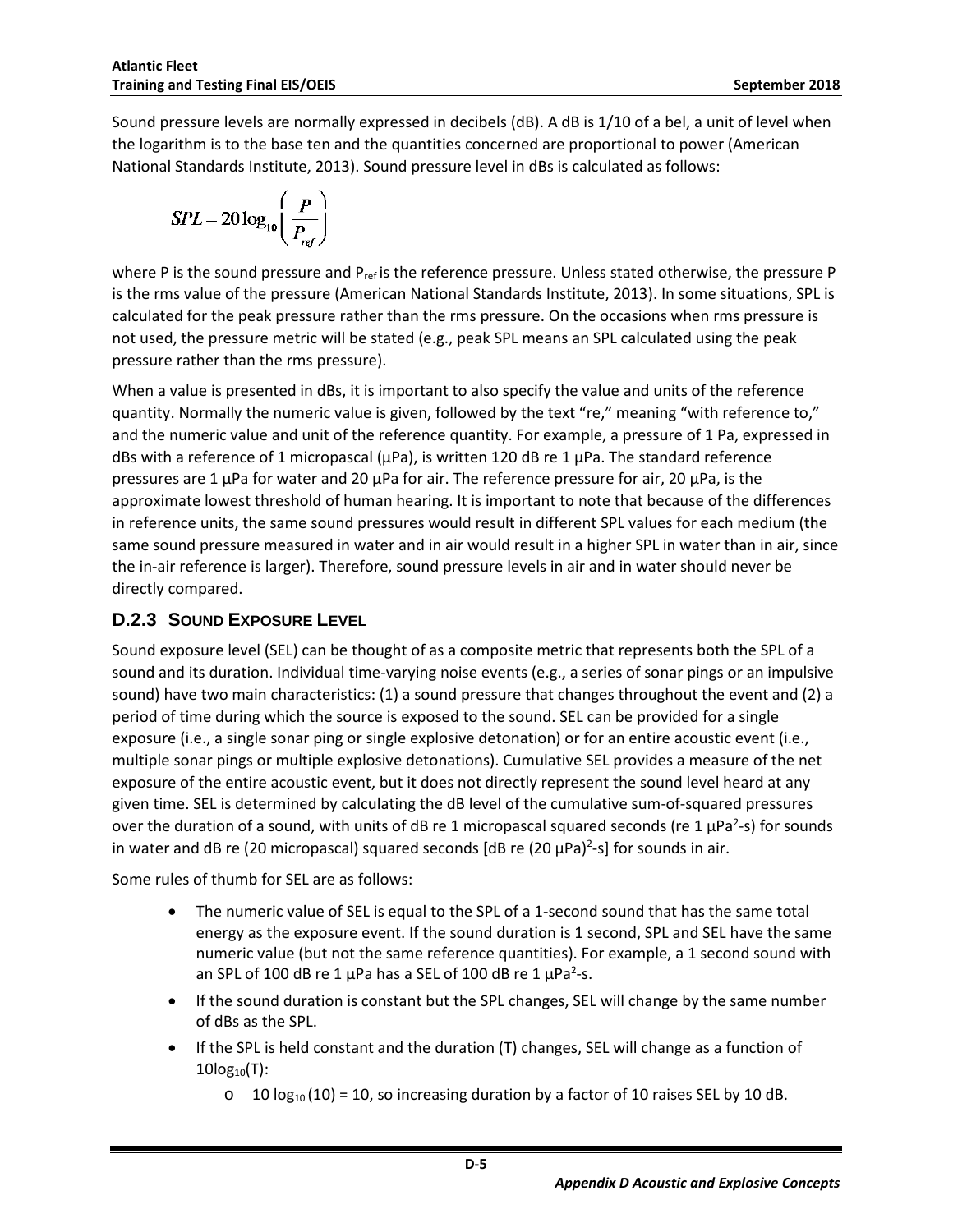- $\circ$  10 log<sub>10</sub> (0.1) = -10, so decreasing duration by a factor of 10 lowers SEL by 10 dB.
- o Since 10 log<sub>10</sub> (2) ≈ 3, so doubling the duration increases SEL by 3 dB.
- o 10  $log_{10} (1/2) \approx -3$ , so halving the duration lowers SEL by 3 dB.

Figure D-2 illustrates the summation of energy for a succession of sonar pings. In this hypothetical case, each ping has the same duration and SPL. The SEL at a particular location from each individual ping is 100 dB re 1  $\mu$ Pa<sup>2</sup>-s (red circles). The upper, blue curve shows the running total or cumulative SEL.





### <span id="page-9-0"></span>**Figure D-2: Summation of Acoustic Energy from a Hypothetical, Intermittently Pinging, Stationary Sound Source**

After the first ping, the cumulative SEL is 100 dB re 1  $\mu$ Pa<sup>2</sup>-s. Since each ping has the same duration and SPL, receiving two pings is the same as receiving a single ping with twice the duration. The cumulative SEL from two pings is therefore 103 dB re 1  $\mu$ Pa<sup>2</sup>-s. The cumulative SEL from four pings is 3 dB higher than the cumulative SEL from two pings, or 106 dB re 1  $\mu$ Pa<sup>2</sup>-s. Each doubling of the number of pings increases the cumulative SEL by 3 dB.

Figure D-3 shows a more realistic example where the individual pings do not have the same SPL or SEL. These data were recorded from a stationary hydrophone as a sound source approached, passed, and moved away from the hydrophone. As the source approached the hydrophone, the received SPL from each ping increased, causing the SEL of each ping to increase. After the source passed the hydrophone, the received SPL and SEL from each ping decreased as the source moved farther away (downward trend of red line), although the cumulative SEL increased with each additional ping received (slight upward trend of blue line). The main contributions are from those pings with the highest individual SELs. Individual pings with SELs 10 dB or more below the ping with the highest level contribute little (less than 0.5 dB) to the total cumulative SEL. This is shown in Figure D-3, where only a small error is introduced by summing the energy from the eight individual pings with SEL greater than 185 dB re 1  $\mu$ Pa<sup>2</sup>-s (black line), as opposed to including all pings (blue line).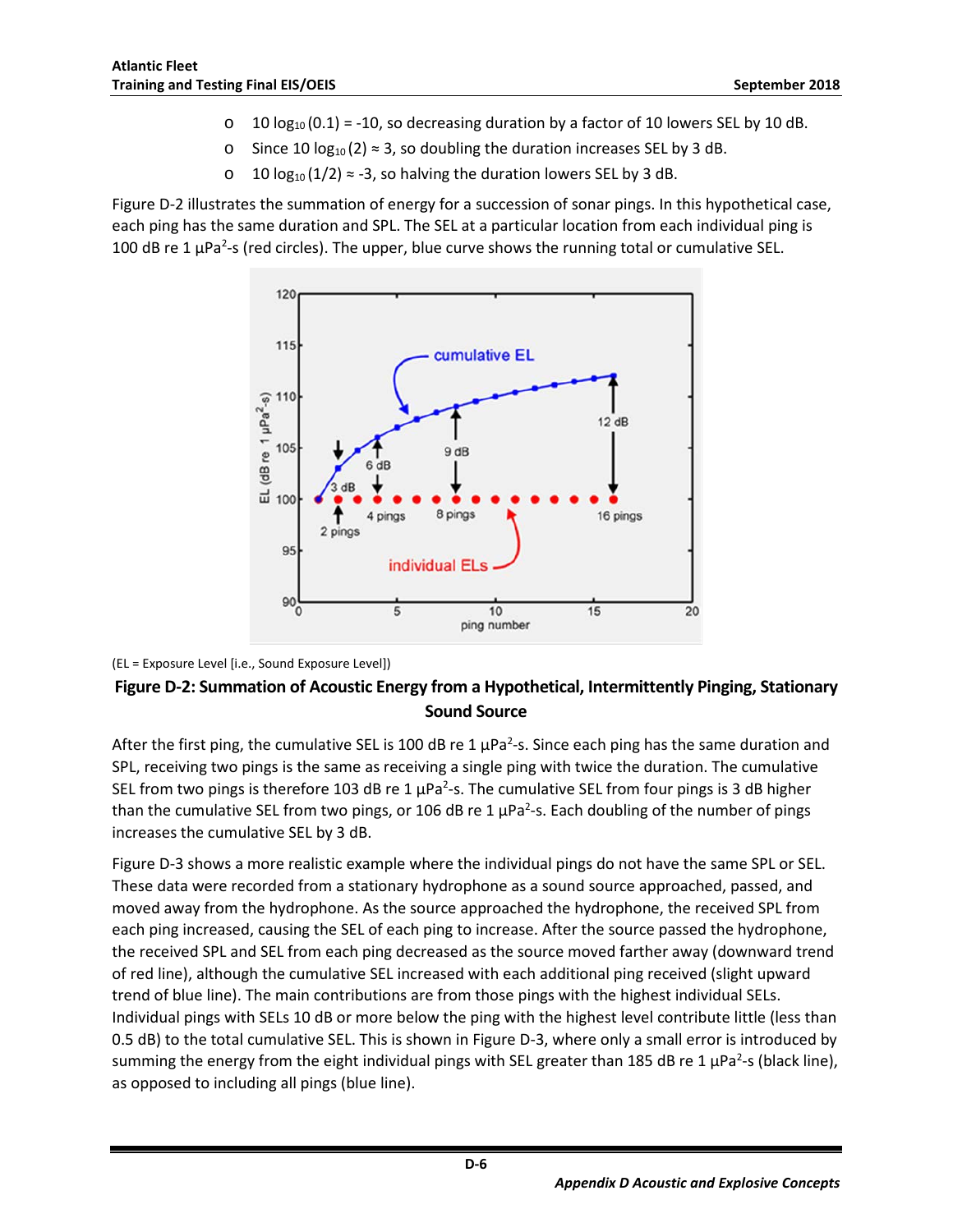

<span id="page-10-3"></span>

### **Figure D-3: Cumulative Sound Exposure Level under Realistic Conditions with a Moving, Intermittently Pinging Sound Source**

### <span id="page-10-0"></span>**D.2.4 PARTICLE MOTION**

The particles of a medium (e.g., water or air) oscillate around their original position as a sound wave passes. This motion is quantified using average displacement (m or dB re 1pm), velocity (m/s or dB re 1 nm/s<sup>2</sup>), and acceleration (m/s<sup>2</sup> or dB re 1  $\mu$ m/s<sup>2</sup>) of the particles (Nedelec et al., 2016). Note that particle velocity is not the same as sound speed, which is how fast a sound wave moves through a medium. Particle motion is directional, whereas pressure measurement is not (Nedelec et al., 2016).

Far from a sound source and without any boundaries that could cause wave interference, particle velocity is directly proportional to sound pressure. Closer to a sound source, particle velocity begins to increase relative to sound pressure. Because this phenomena is related to wavelength, it may be relevant only when very close to sound sources with extremely low frequencies.

### <span id="page-10-1"></span>**D.2.5 IMPULSE**

Impulse is a metric used to describe the pressure and time component of a pressure wave. Impulse is typically only considered for high energy exposures to impulsive sources, such as exposures close to explosives. Specifically, positive impulse is the time integral of the initial peak positive pressure with units of Pascal-seconds (Pa-s). Impulse is a measured quantity that is distinct from the term "impulsive," which is not a measurement term, but rather describes a type of sound.

# <span id="page-10-2"></span>**D.3 PREDICTING HOW SOUND TRAVELS**

While the concept of a sound wave traveling from its source to a receptor is relatively simple, sound propagation is quite complex because of the simultaneous presence of numerous sound waves of different frequencies and source levels, and other phenomena such as reflections of sound waves and subsequent constructive (additive) or destructive (cancelling) interferences between reflected and incident waves. Other factors such as refraction, diffraction, bottom types, and surface conditions also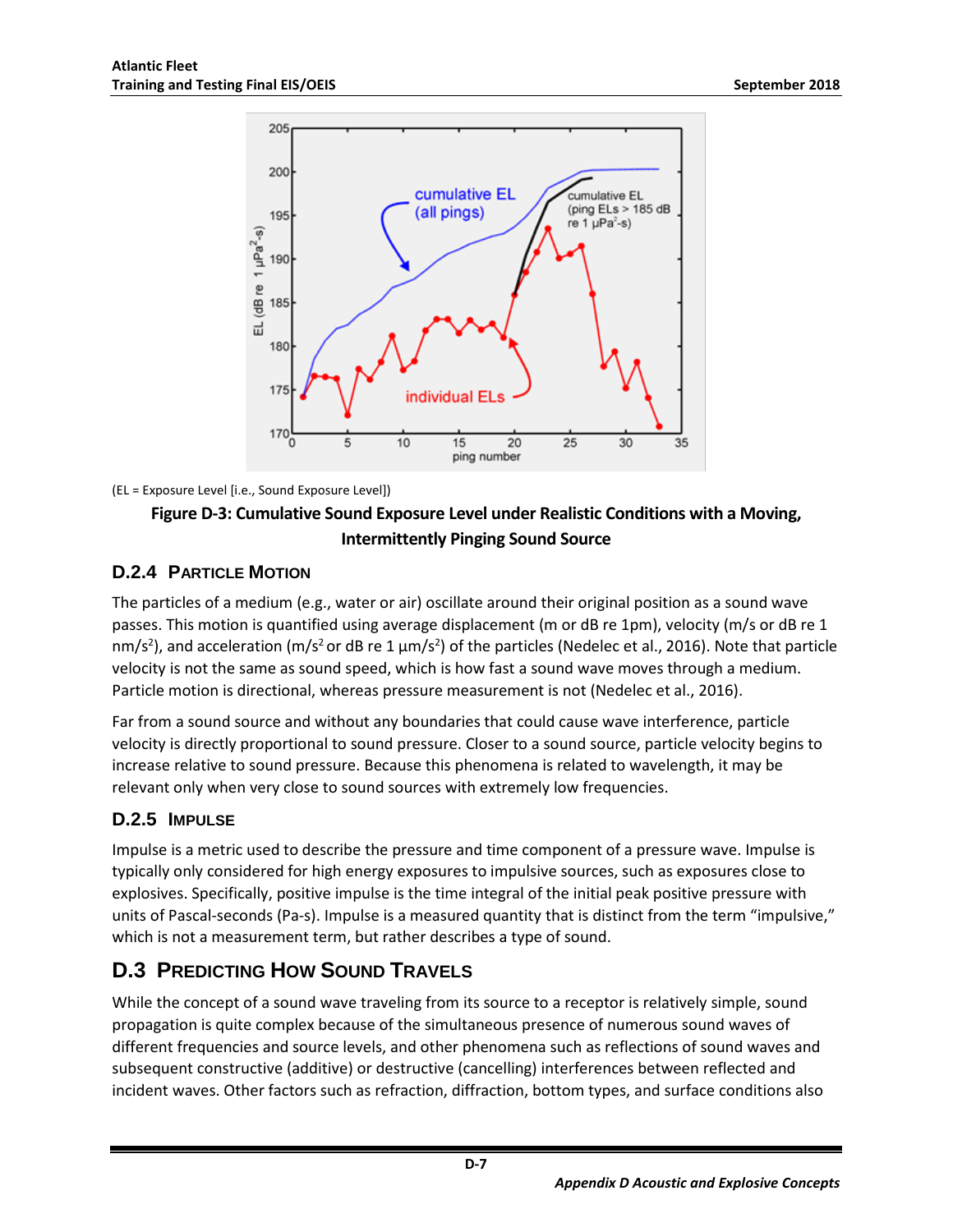affect sound propagation. While simple examples are provided here for illustration, the Navy Acoustic Effects Model used to quantify acoustic exposures to marine mammals and sea turtles takes into account the influence of multiple factors to predict acoustic propagation [see technical report *Quantifying Acoustic Impacts on Marine Mammals and Sea Turtles: Methods and Analytical Approach for Phase III Training and Testing* (U.S. Department of the Navy, 2018)].

### <span id="page-11-0"></span>**D.3.1 SPEED OF SOUND**

The speed of sound is not affected by the SPL or frequency of the sound, but rather depends wholly on characteristics of the medium through which it is passing (e.g., the density and the compressibility). Sound travels faster through a medium that is harder to compress. For example, water is more difficult to compress than air, and sound travels approximately 340 m/s in air and 1,500 m/s in seawater.

The speed of sound in air is primarily influenced by temperature, relative humidity, and pressure, because these factors affect the density and compressibility of air. Generally, the speed of sound in air increases as air temperature increases.

The speed of sound in seawater also increases with increasing temperature and, to a lesser degree, with increasing hydrostatic pressure and salinity. Figure D-4 shows an example of how these attributes can change with depth. In seawater, temperature has the most important effect on sound speed for depths less than about 300 m. Below 1,500 m, the increasing hydrostatic pressure is the dominant factor because the water temperature is relatively constant. The variation of sound speed with depth in the ocean is called a sound velocity profile.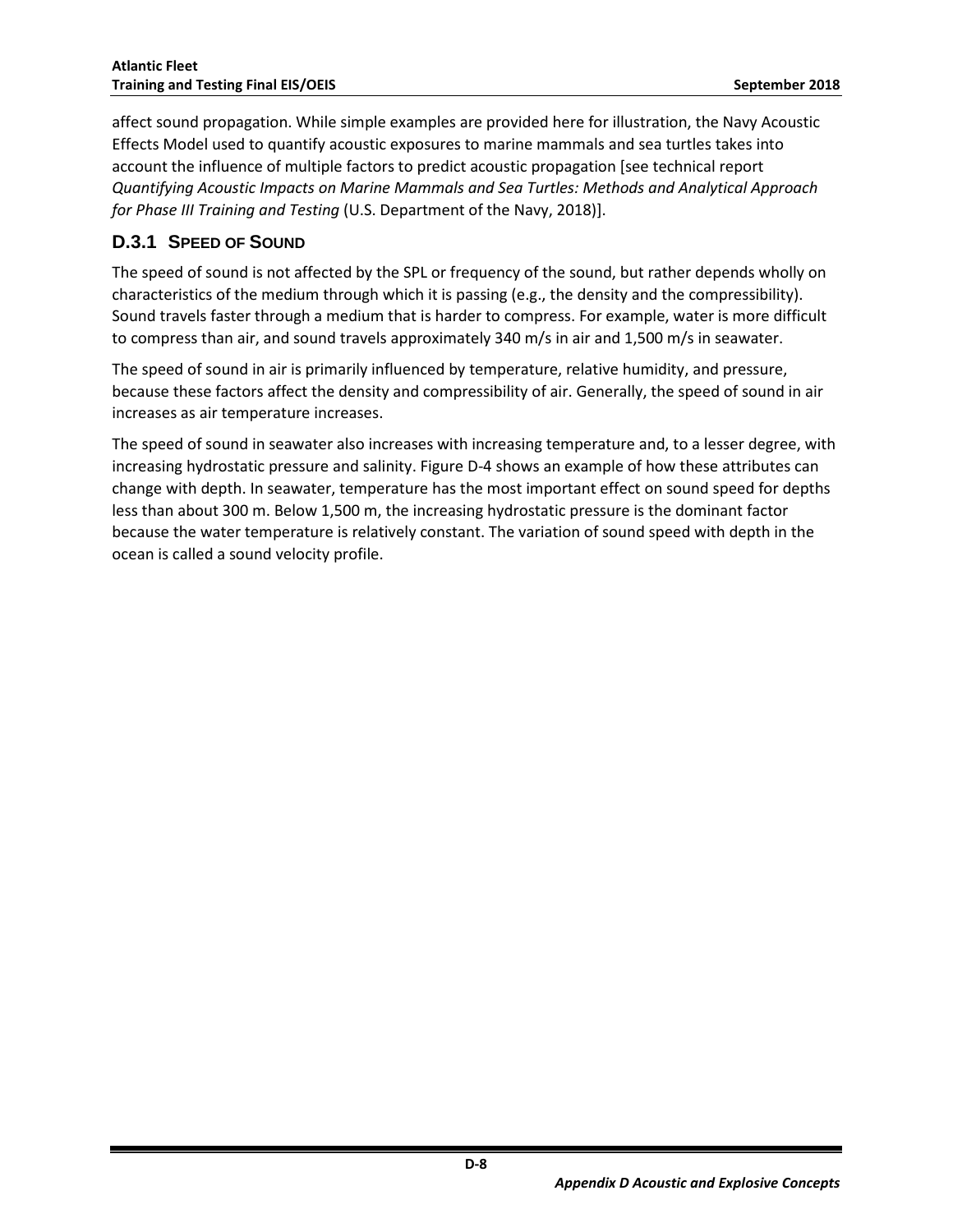

<span id="page-12-2"></span>Source: http://blogs.oregonstate.edu/bioacoustics/2014/10/21/talk-weather/

### **Figure D-4: Sound Velocity Profile (Sound Speed) Is Related to Temperature, Salinity, and Hydrostatic Pressure of Seawater**

### <span id="page-12-0"></span>**D.3.2 SOURCE DIRECTIVITY**

Most sonar and other active acoustic sources do not radiate sound in all directions. Rather, they emit sounds over a limited range of angles, in order to focus sound energy on a specific area or object of interest. The specific angles are sometimes given as horizontal or vertical beam width. Some sources can be described qualitatively as "forward-looking," when sound energy is radiated in a limited direction in front of the source, or "downward-looking," when sound energy is directed toward the bottom.

### <span id="page-12-1"></span>**D.3.3 SOUND ATTENUATION**

As a sound wave passes through a medium, the sound level decreases with distance from the sound source. This phenomenon is known as attenuation, which is described in terms of transmission loss (TL). The transmission loss is used to relate the source SPL (SL), defined as the SPL produced by a sound source at a distance of one meter, and the received SPL (RL) at a particular location, as follows:

 $RL = SL - TL$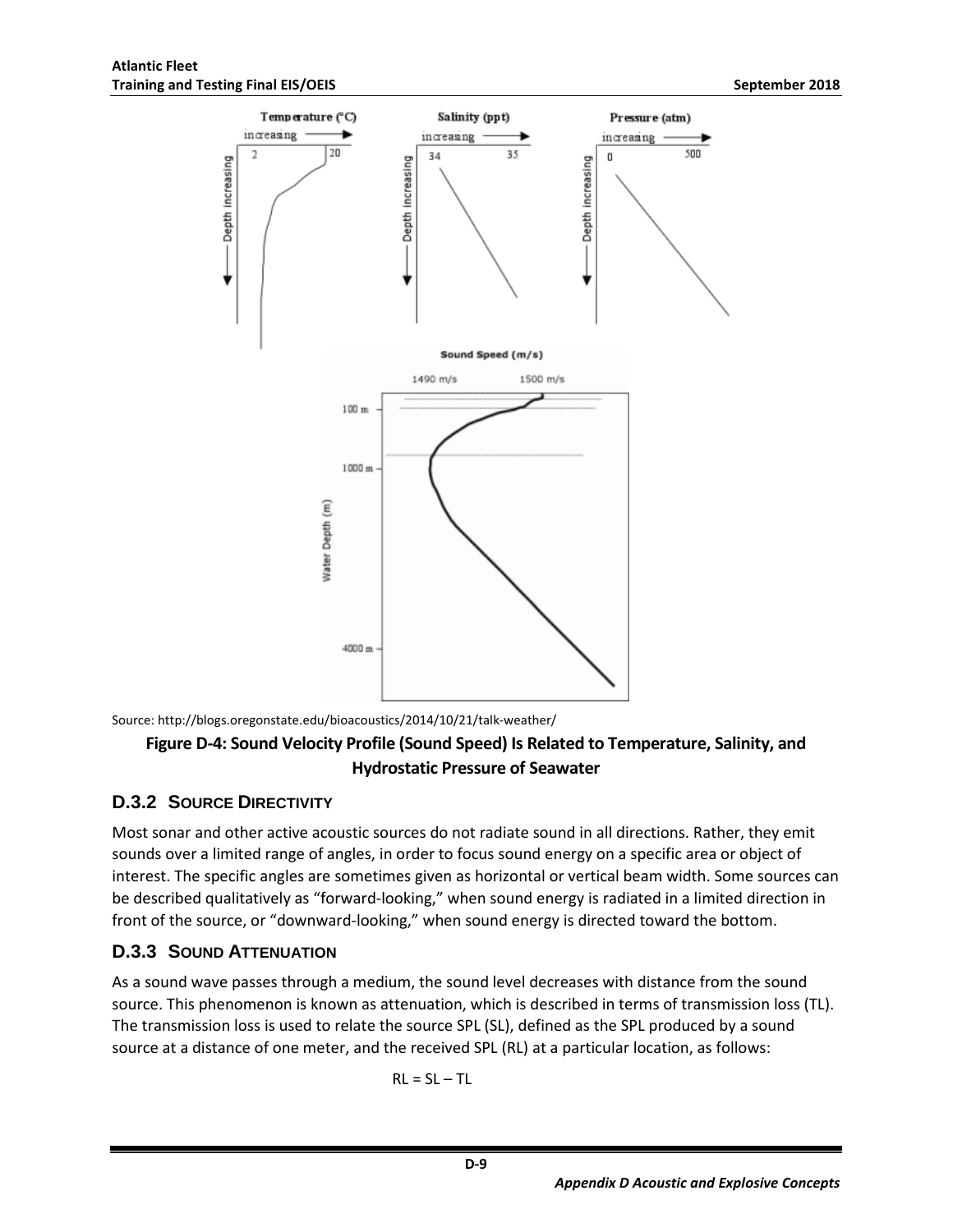The main contributors to sound attenuation are as follows (Urick, 1983):

- Geometric spreading of the sound wave as it propagates away from the source
- Sound absorption (conversion of sound energy into heat)
- Scattering, diffraction, multipath interference, and boundary effects

#### <span id="page-13-0"></span>**D.3.3.1 Geometrical Spreading Loss**

Spreading loss is a geometric effect representing regular weakening of a sound wave as it spreads out from a source. Spreading describes the reduction in sound pressure caused by the increase in surface area as the distance from a sound source increases. Spherical and cylindrical spreading are common types of spreading loss.

In the simple case of sound propagating from a point source without obstruction or reflection, the sound waves take on the shape of an expanding sphere. An example of spherical spreading loss is shown in Figure D-5. As spherical propagation continues, the sound energy is distributed over an ever-larger area following the inverse square law: the pressure of a sound wave decreases inversely with the square of the distance between the source and the receptor. For example, doubling the distance between the receptor and a sound source results in a reduction in the pressure of the sound to one-fourth of its initial value; tripling the distance results in one-ninth of the original pressure, and so on. Since the surface area of a sphere is 4πr<sup>2</sup>, where r is the sphere radius, the change in SPL with distance r from the source is proportional to the radius squared. This relationship is known as the spherical spreading law. The transmission loss for spherical spreading between two locations is:

#### $TL = 20 log_{10}(r_2/r_1)$

where  $r_1$  and  $r_2$  are distances from the source. Spherical spreading results in a 6 dB reduction in SPL for each doubling of distance from the sound source. For example, calculated transmission loss for spherical spreading is 40 dB at 100 m and 46 dB at 200 m.



<span id="page-13-1"></span>**Figure D-5: Graphical Representation of the Inverse Square Relationship in Spherical Spreading**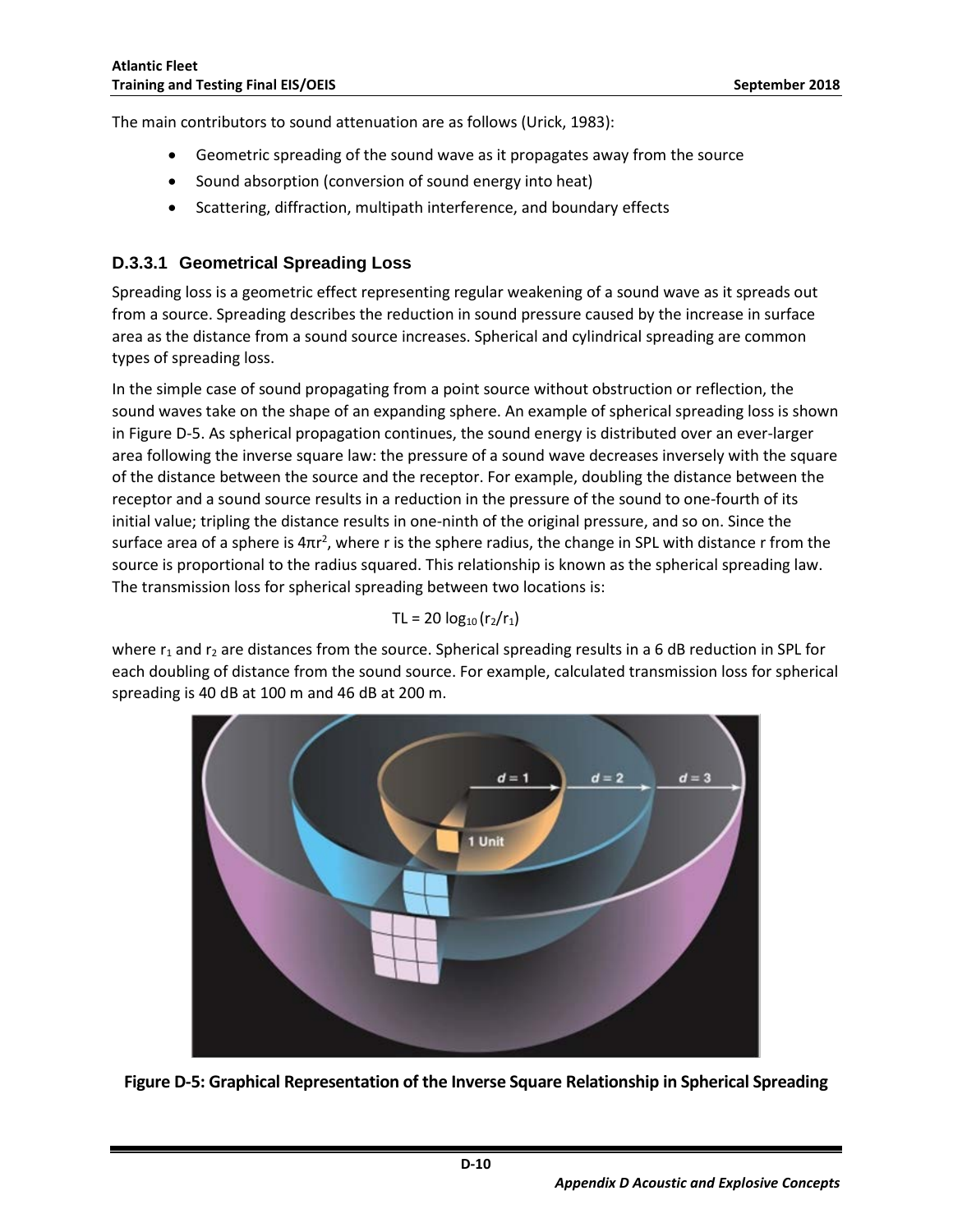In cylindrical spreading, spherical waves expanding from the source are constrained by the water surface and the seafloor and take on a cylindrical shape. In this case the sound wave expands in the shape of a cylinder rather than a sphere, and the transmission loss is:

$$
TL = 10\log_{10}(r_2/r_1)
$$

Cylindrical spreading is an approximation of sound propagation in a water-filled channel with horizontal dimensions much larger than the depth. Cylindrical spreading predicts a 3 dB reduction in SPL for each doubling of distance from the source. For example, calculated transmission loss for cylindrical spreading is 30 dB at 1,000 m and 33 dB at 2,000 m.

The cylindrical and spherical spreading equations above represent two simple hypothetical cases. In reality, geometric spreading loss is more spherical near a source and more cylindrical with distance, and is better predicted using more complex models that account for environmental variables, such as the Navy Acoustic Effects Model [see technical report *Quantifying Acoustic Impacts on Marine Mammals and Sea Turtles: Methods and Analytical Approach for Phase III Training and Testing* (U.S. Department of the Navy, 2018)].

However, when conducting simple spreading loss calculations in near shore environments, "practical spreading loss" can be applied, where:

$$
TL = 15log_{10}(r_2/r_1)
$$

Practical spreading loss accounts for other realistic losses in the environment, such as absorption and scattering, which are not accounted for in geometrical spreading.

#### <span id="page-14-0"></span>**D.3.3.2 Absorption**

Absorption is the conversion of acoustic energy to kinetic energy in the particles of the propagation medium (Urick, 1983). Absorption is directly related to sound frequency, with higher frequencies having higher rates of absorption. Absorption rates range from 0.07 dB/km for a 1 kHz sound to about 30 dB/km for a 100 kHz sound. Therefore, absorption is the cause of a significant amount of attenuation for high and very high frequency sound sources, reducing the distance over which these sources may be perceived compared to mid- and low-frequency sound sources with the same source level.

#### <span id="page-14-1"></span>**D.3.3.3 Refraction**

When a sound wave propagating in a medium encounters a second medium with a different density (e.g., the air-water boundary), part of the incident sound will be reflected back into the first medium and part will be transmitted into the second medium (Kinsler et al., 1982). The propagation direction will change as the sound wave enters the second medium; this phenomenon is called refraction. Refraction may also occur within a single medium if the properties of the medium change enough to cause a variation in the sound speed. Refraction of sound resulting from spatial variations in the sound speed is one of the most important phenomena that affect sound propagation in water (Urick, 1983).

As discussed in Section [D.3.1](#page-11-0) [\(Speed of Sound\)](#page-11-0), the sound speed in the ocean primarily depends on hydrostatic pressure (i.e., depth) and temperature. Although the actual variations in sound speed are small, the existence of sound speed gradients in the ocean has an enormous effect on the propagation of sound in the ocean. If one pictures sound as rays emanating from an underwater source, the propagation of these rays changes as a function of the sound speed profile in the water column. Specifically, the directions of the rays bend toward regions of slower sound speed. This phenomenon creates ducts in which sound becomes "trapped," allowing it to propagate with high efficiency for large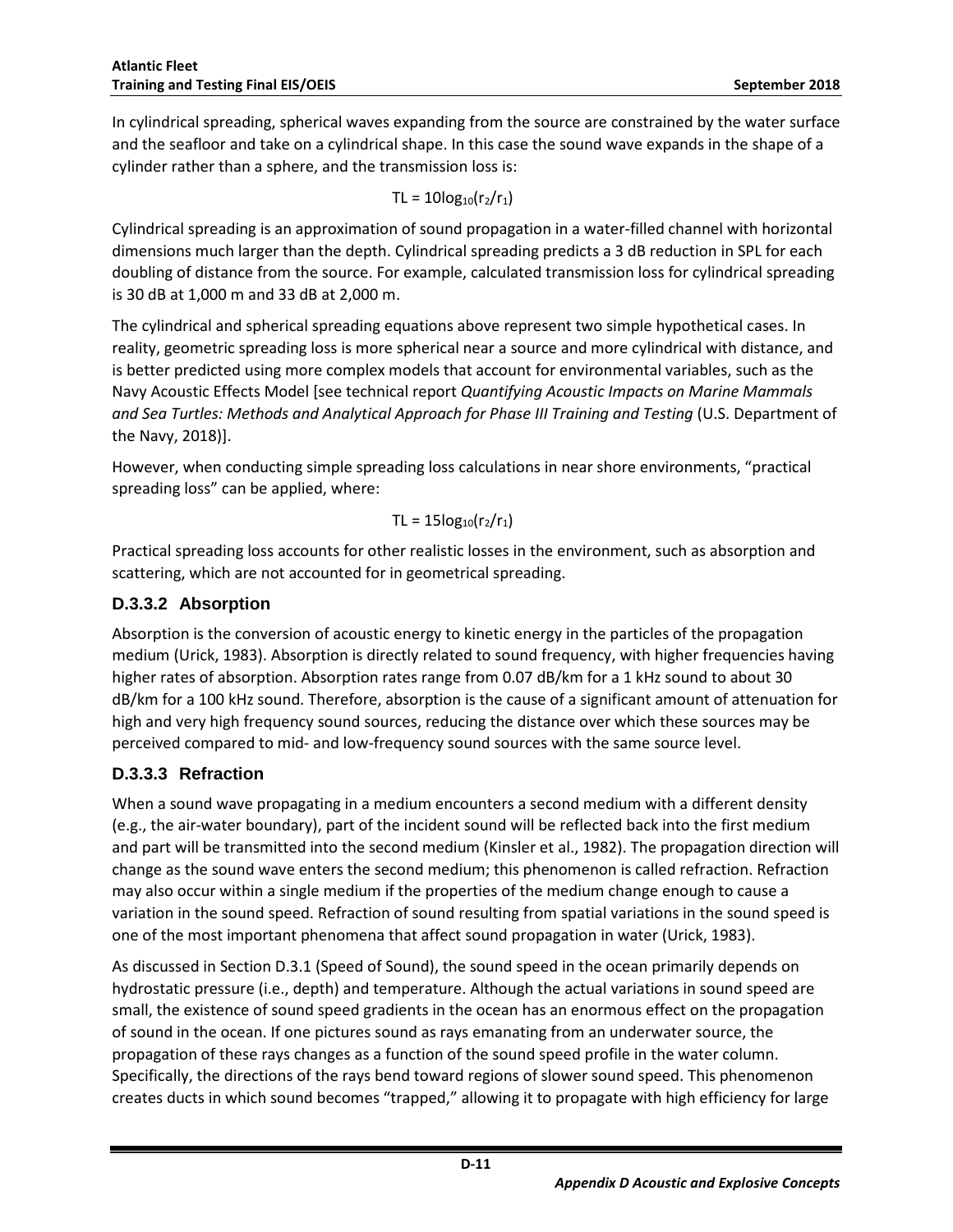distances within certain depth boundaries. During winter months, the reduced sound speed at the surface due to cooling can create a surface duct that efficiently propagates sound such as commercial shipping noise (Figure D-6). Sources located within this surface duct can have their sounds trapped, but sources located below this layer would have their sounds refracted downward. The deep sound channel, or sound frequency and ranging (SOFAR) channel, is another duct that exists where sound speeds are slowest deeper in the water column (600–1,200 m depth at the mid-latitudes).

Similarly, the path of sound will bend toward regions of lower sound speed in air. Air temperature typically decreases with altitude, meaning sounds produced in air tend to bend skyward. When an atmospheric temperature inversion is present, air is cooler near the earth's surface. In inversion conditions, sound waves near the earth's surface will tend to refract downward.



 $[1$  kiloyard (kyd) = 0.9 km]

<span id="page-15-1"></span>**Figure D-6: Sound Propagation Showing Multipath Propagation and Conditions for Surface Duct** 

### <span id="page-15-0"></span>**D.3.3.4 Reflection and Multipath P**r**opagation**

In multipath propagation, sound may not only travel a direct path (with no reflection) from a source to a receiver, but also be reflected from the surface or bottom multiple times before reaching the receiver (Urick, 1983). Reflection is shown in Figure D-6 at the seafloor (bottom bounce) and at the water surface. At some distances, the reflected wave will be in phase with the direct wave (their waveforms add together) and at other distances the two waves will be out of phase (their waveforms cancel). The existence of multiple sound paths, or rays, arriving at a single point can result in multipath interference,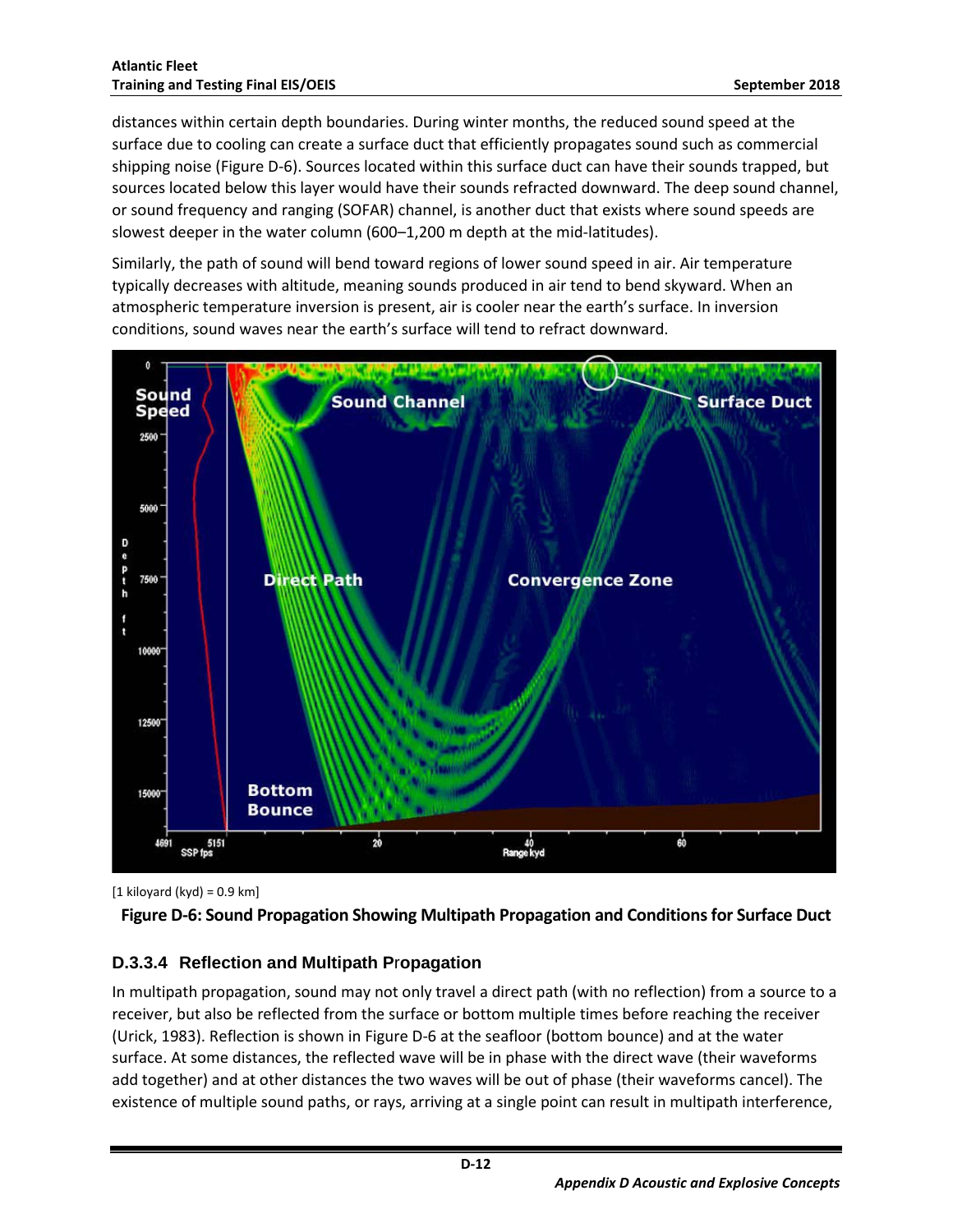a condition that permits the addition and cancellation between sound waves, resulting in the fluctuation of sound levels over short distances.

Reflection plays an important role in the pressures observed at different locations in the water column. Near the bottom, the direct path pressure wave may sum with the bottom-reflected pressure wave, increasing the exposure. Near the surface, however, the surface-reflected pressure wave may destructively interfere with the direct path pressure wave, "cutting off" the wave and reducing exposure (called the Lloyd mirror effect). This can cause the sound level to decrease dramatically within the top few meters of the water column.

### <span id="page-16-0"></span>**D.3.3.5 Diffraction, Scattering, and Reverberation**

Diffraction, scattering, and reverberation are examples of what happens when sound waves interact with obstacles in the propagation path.

Diffraction may be thought of as the change of direction of a sound wave as it passes around an obstacle. Diffraction depends on the size of the obstacle and the sound frequency. The wavelength of the sound must be larger than the obstacle for notable diffraction to occur. If the obstacle is larger than the wavelength of sound, an acoustic shadow zone will exist behind the obstacle where the sound is unlikely to be detected. Common examples of diffraction include sound heard from a source around the corner of a building and sound propagating through a small gap in an otherwise closed door or window.

An obstacle or inhomogeneity (e.g., smoke, suspended particles, gas bubbles due to waves, and marine life) in the path of a sound wave causes scattering as these inhomogeneities reradiate incident sound in a variety of directions (Urick, 1983). Reverberation refers to the prolongation of a sound, after the source has stopped emitting, caused by multiple reflections at water boundaries (surface and bottom) and scattering.

### <span id="page-16-1"></span>**D.3.3.6 Surface and Bottom Effects**

Because the sea surface reflects and scatters sound, it has a major effect on the propagation of underwater sound in applications where either the source or receiver is at a shallow depth (Urick 1983). If the sea surface is smooth, the reflected sound pressure is nearly equal to the incident sound pressure; however, if the sea surface is rough, the amplitude of the reflected sound wave will be reduced. Sound waves reflected from the sea surface experience a phase reversal. When the surface-reflected waves interact with the direct path waves near the surface, a destructive interference pattern is created in which the received pressure approaches zero.

The sea bottom is also a reflecting and scattering surface, similar to the sea surface. Sound interaction with the sea bottom is more complex, however, primarily because the acoustic properties of the sea bottom are more variable and the bottom is often layered into regions of differing density. As sound travels into the sea floor it reflects off of these different density layers in complex ways. For sources in contact with the bottom, such as during pile driving or bottom-placed explosives, a ground wave is produced that travels through the bottom sediment and may refract back into the water column.

For a hard bottom such as rock, the reflected wave will be approximately in phase with the incident wave. Thus, near the ocean bottom, the incident and reflected sound pressures may add together (constructive interference), resulting in an increased sound pressure near the sea bottom. Soft bottoms such as mud or sediment absorb sound waves and reduce the level in the water column overall.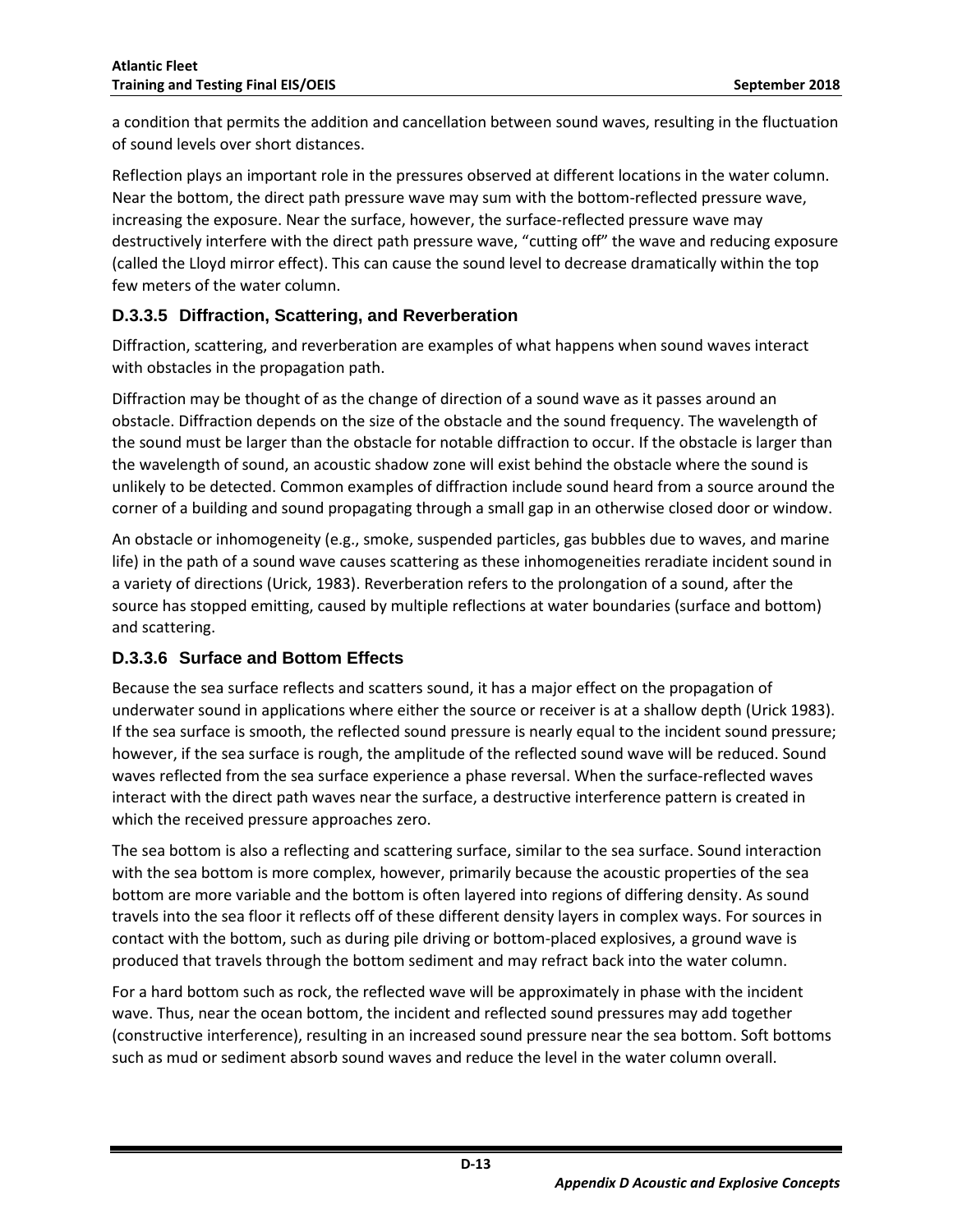#### <span id="page-17-0"></span>**D.3.3.7 Air-Water Interface**

Sound from aerial sources such as aircraft and weapons firing may be transmitted into the water under certain conditions. The most studied of these sources are fixed-wing aircraft and helicopters, which create noise with most energy below 500 Hz. Noise levels in water are highest at the surface and are highly dependent on the altitude of the aircraft and the angle at which the aerial sound encounters the ocean surface. Transmission of the sound once it is in the water is identical to any other sound as described in the sections above.

Transmission of sound from a moving airborne source to a receptor underwater is influenced by numerous factors and has been addressed by Young (1973), Urick (1983), Richardson et al. (1995), Eller and Cavanagh (2000), Laney and Cavanagh (2000), and others. Sound is transmitted from an airborne source to a receptor underwater by four principal means: (1) a direct path, refracted upon passing through the air-water interface; (2) direct-refracted paths reflected from the bottom in shallow water; (3) evanescent transmission in which sound travels laterally close to the water surface; and (4) scattering from interface roughness due to wave motion.

When sound waves in air meet the water surface, the sound can either be transmitted across the airwater boundary or reflected off the water surface. When sound waves meet the water at a perpendicular angle (e.g., straight down from an in-air source to a flat water surface), the sound waves are both transmitted directly across the water surface in the same direction of travel and reflected 180° back toward the original direction of travel. This can creates a localized condition at the water surface where the incident and reflected waves sum, doubling the in-air overpressure (+ 6 dB). As the incident angle of the in-air sound wave changes from perpendicular, this phenomena is reduced, ultimately reaching the angle where sound waves are parallel to the water surface and there is no surface reflection.

The sound that enters the water is refracted due to the difference in sound velocity between air and water, as shown in Figure D-7. As the angle of the in-air incident wave moves away from perpendicular, the direction of travel of the underwater refracted waves becomes closer to parallel to the water surface. When the incident angle is reached where the underwater refracted sound wave is parallel to the water surface, all of the sound is reflected back into the air and no sound enters the water. This occurs at an angle of about 13-14°. As a result, most of the acoustic energy transmitted into the water through a relatively narrow cone extending vertically downward from the in-air source. The width of the footprint would be a function of the source altitude. Lesser amounts of sound may enter the water outside of this cone due to surface scattering (e.g., from water surface waves that can vary the angle of incidence over an area) and as evanescent waves that are only present very near the surface.

If a sound wave is ideally transmitted into water (that is, with no surface transmission loss, such as due to foamy, wave conditions that could decrease sound entering the water), the sound pressure level underwater is calculated by changing the pressure reference unit from 20  $\mu$ Pa in air to 1  $\mu$ Pa in water. For a sound with the same pressure in air and water, this calculation results in a +26 dB sound pressure level in water compared to air. For this reason, sound pressure levels in water and sound pressure levels in air should never be directly compared.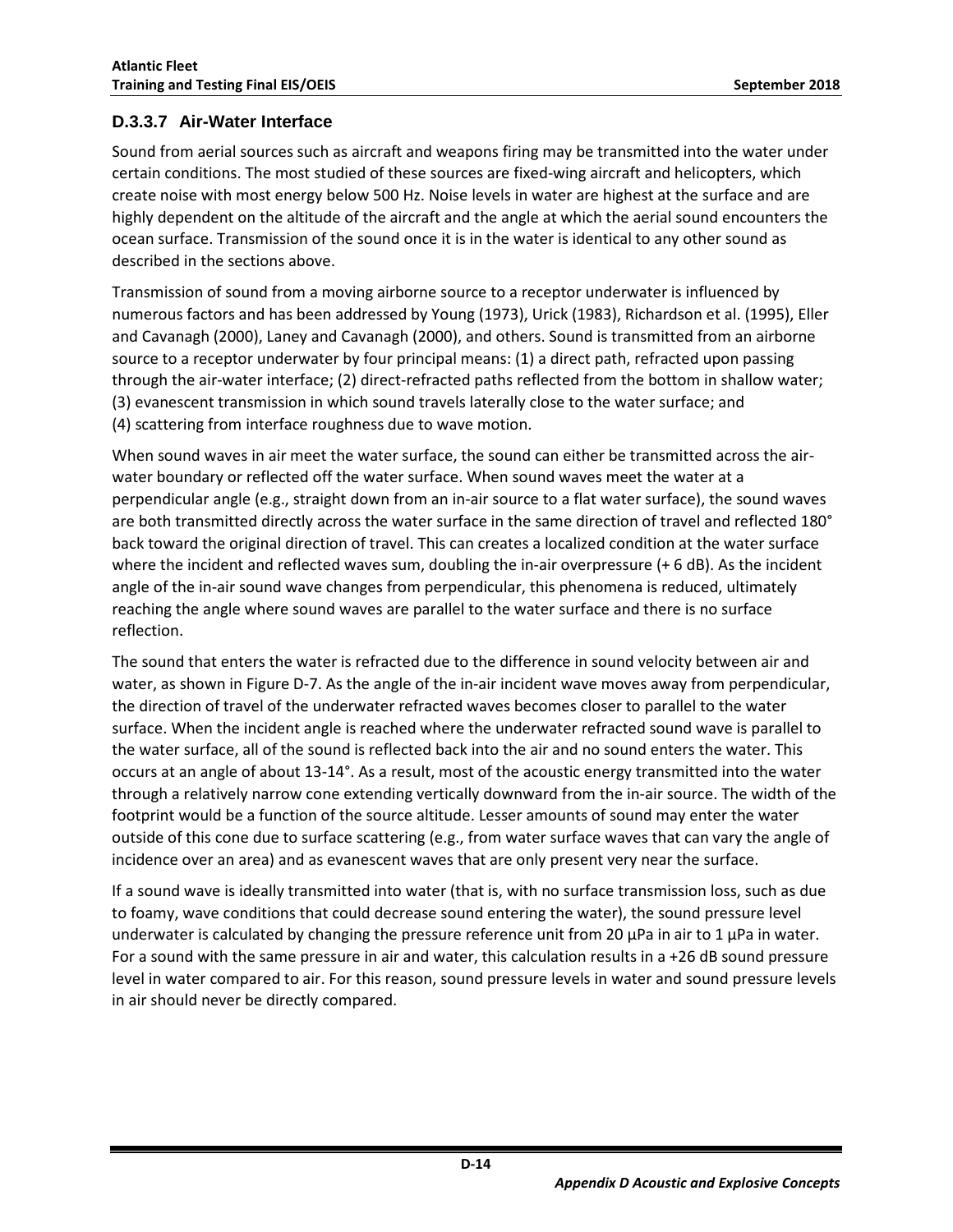

<span id="page-18-1"></span>(Richardson et al. 1995)

**Figure D-7: Characteristics of Sound Transmission Through the Air-Water Interface**

# <span id="page-18-0"></span>**D.4 AUDITORY PERCEPTION**

Animals with an eardrum or similar structure, including mammals, birds, and reptiles, directly detect the pressure component of sound. Some marine fish also have specializations to detect pressure changes, although most invertebrates and many marine fish do not have anatomical structures that enable them to detect the pressure component of sound and are only sensitive to the particle motion component of sound. This difference in acoustic energy sensing mechanisms limits the range at which these animals can detect most sound sources analyzed in this document. This is because far from a sound source (i.e., in the far field), particle velocity and sound pressure are directly proportional. But close to a source (i.e., in the near field), particle velocity increases relative to sound pressure and may become more detectable to certain animals. As sound frequency increases, the wavelength becomes shorter, resulting in a smaller near field.

Because mammalian ears can detect large pressure ranges and humans judge the relative loudness of sounds by the ratio of the sound pressures (a logarithmic behavior), sound amplitude is described by the SPL, calculated by taking the logarithm of the ratio of the sound pressure to a reference pressure (see Sectio[n D.2.2,](#page-7-2) Sound Pressure Level). Use of a logarithmic scale compresses the wide range of pressure values into a more usable numerical scale. On the dB scale, the smallest audible sound in air (near total silence) to a human is 0 dB re 20  $\mu$ Pa. If the sound intensity increases by a factor of 10, the SPL would increase to 10 dB re 20 µPa. If the sound intensity increases by a factor of 100, the SPL would increase to 20 dB re 20 µPa, and if the sound intensity increases by a factor of 1000, the SPL would be 30 dB re 20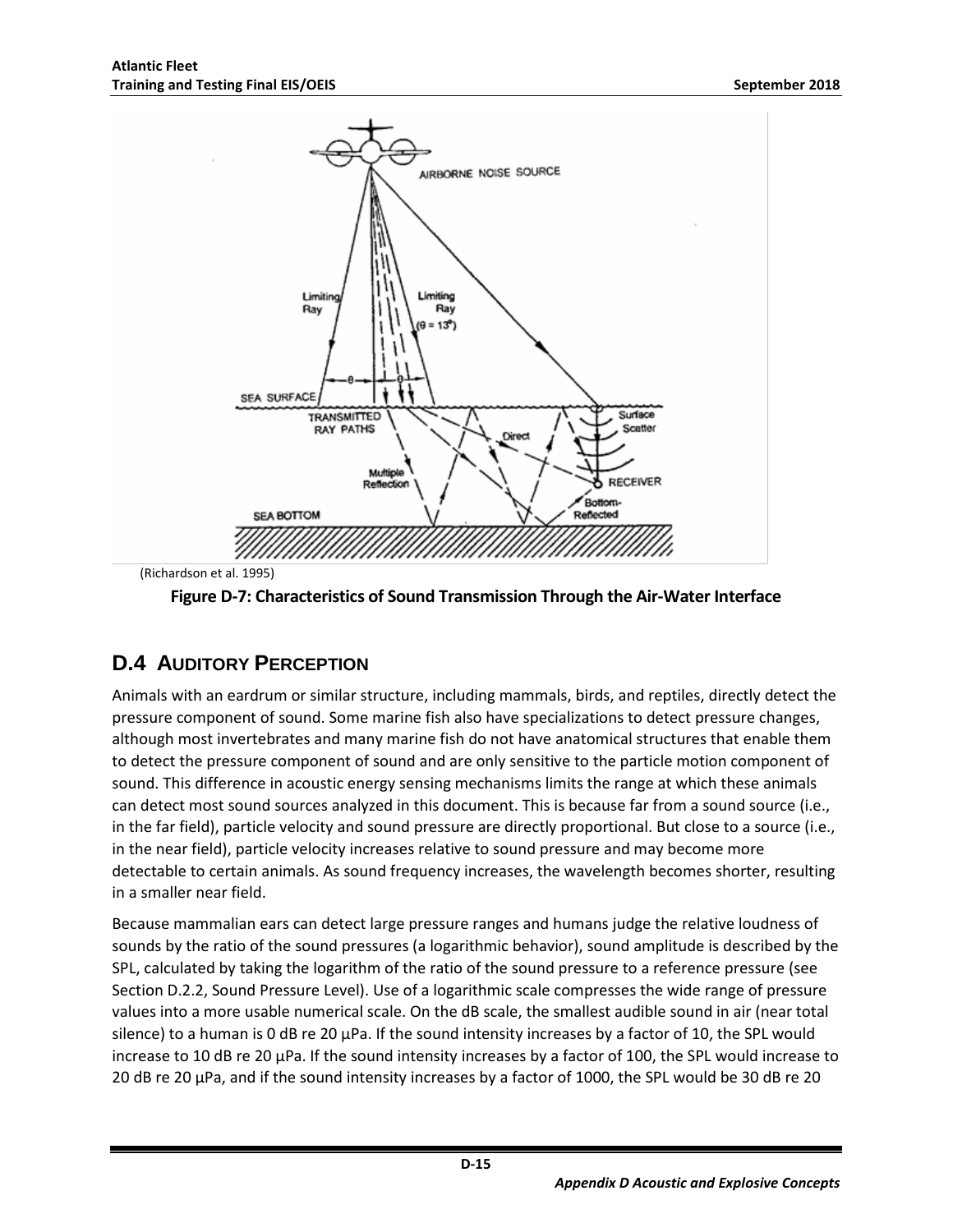µPa. A quiet conversation has an SPL of about 50 dB re 20 µPa, while the threshold of pain is around 120–140 dB re 20 µPa.

As described in Sectio[n D.2.2](#page-7-2) (Sound Pressure Level), SPLs under water differ from those in air because they rely on different reference pressures in their calculation; therefore, the two should never be directly compared.

While sound pressure and frequency are physical measure of the sound, loudness is a subjective attribute that varies with not only sound pressure but also other attributes of the sound, such as frequency. For example, a human listener would perceive a 60 dB re 20 µPa sound at 2 kHz to be louder than a 60 dB re 20  $\mu$ Pa sound at 50 Hz, even though the SPLs are identical. This effect is most noticeable at lower sound pressure levels; however, at very high sound pressure levels, the difference in perceived loudness at different frequencies becomes smaller.

To account for differences in hearing sensitivity at various frequencies, acoustic risk analyses commonly use auditory weighting functions — mathematical functions that adjust (or "weight") received sound levels across sound frequency based on how the listener's sensitivity or susceptibility to sound changes at different frequencies. For humans, the most common weighting function is called "A-weighting" (see Figure D-8). A-weighted sound levels are specified in units of "dBA" (A-weighted decibels). For example, if the unweighted received level of a 500 Hz tone at a human receiver was 90 dB re 20  $\mu$ Pa, the Aweighted sound level would be 90 dB - 3 dB = 87 dBA because the A-weighting function amplitude at 500 Hz is -3 dB. Many measurements of sound in air appear as dBAs in the literature because the intent of the authors is to assess noise impacts on humans.



<span id="page-19-0"></span>The Numbers along the Curve Indicate How a Received Sound Level Would Be Adjusted at that Frequency.

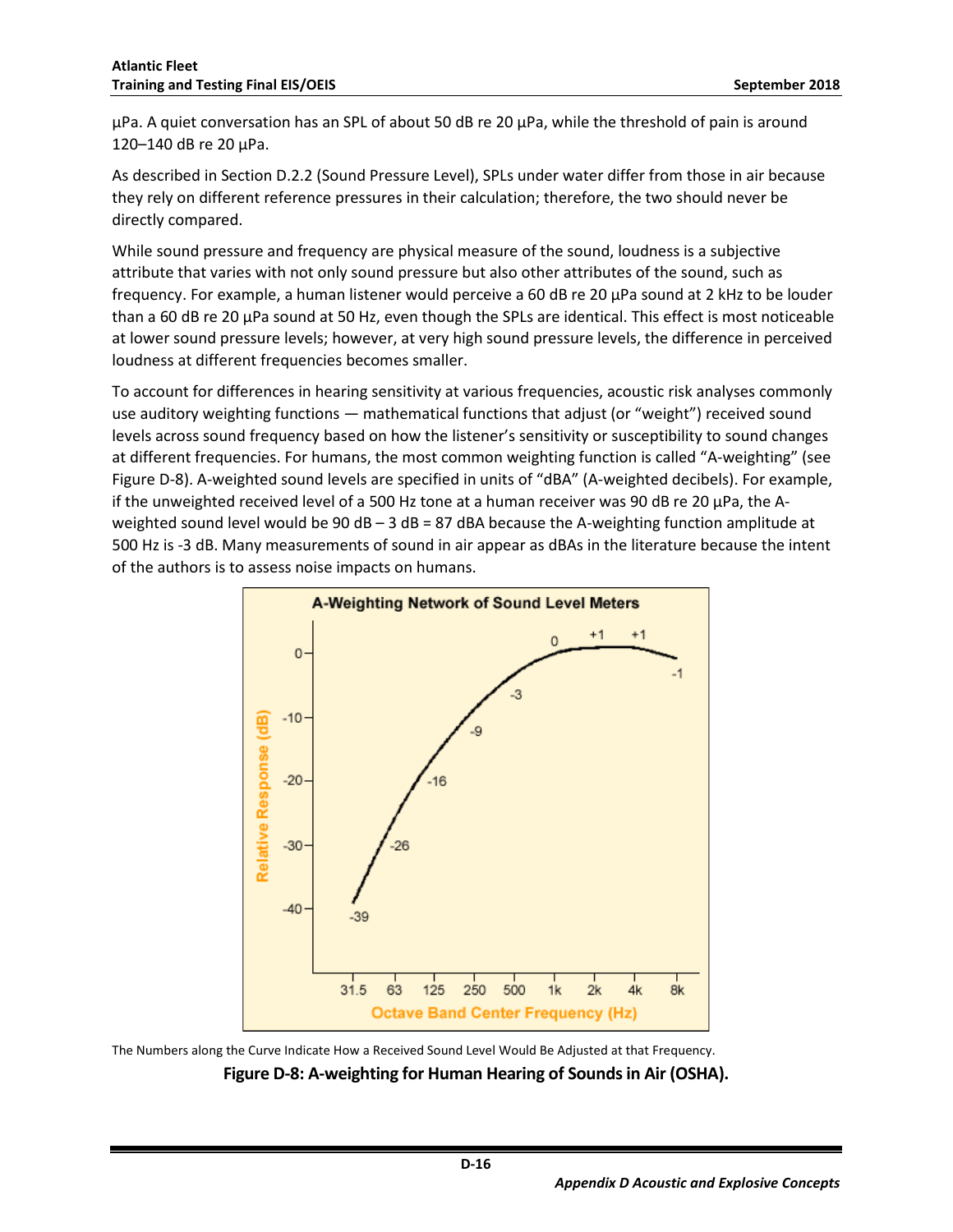The auditory weighting concept can be applied to other species. When used in analyzing the impacts of sound on an animal, auditory weighting functions adjust received sound levels to emphasize ranges of best hearing and de-emphasize ranges of less or no sensitivity. Auditory weighting functions were developed for marine mammals and sea turtles and are used to assess acoustic impacts. For more information on weighting functions and their derivation for this analysis see technical report *Criteria and Thresholds for U.S. Navy Acoustic and Explosive Effects Analysis* (U.S. Department of the Navy, 2017).

# <span id="page-20-0"></span>**D.5 EXPLOSIVES**

Explosive materials used in Navy testing and training activities are either (1) "high explosives," sometimes referred to as HE, which means that the explosive material has a very fast rate of detonation (exceeding the speed of sound), or (2) low explosives, which exhibit a relatively slow burn, or deflagration, such as black powder. Because low explosives are typically used in small quantities and have less destructive power, the below discussion focuses on high explosives.

This rate of detonation of a high explosive is highly supersonic, producing a high pressure, steep instantaneous shock wave front travelling through the explosive material. This shock front is produced by the supersonic expansion of the explosive products, but as the shock front travels away from the immediate area of the detonation, it begins to behave as an acoustic wave front travelling at the speed of sound.

The near-instantaneous rise from ambient to an extremely high peak pressure is what makes the explosive shock wave potentially damaging. The area under this positive pressure duration is calculated as the positive impulse.

The positive pressure produced by an explosion is also referred to as the overpressure. As the shock front passes a location, the positive pressure exponentially decays, as shown in Figure D-9. As the shock front travels away from the detonation, the waveform is stretched – the peak pressure decreases while the positive duration increases. The reduction in peak pressure reduces the rate at which the positive impulse is received. Both the reduction in peak pressure and stretching of the positive impulse reduce the potential for injury. In addition, absorption losses of higher frequencies over distance results in a softening of the shock front, such that the rise to peak pressure is no longer near-instantaneous.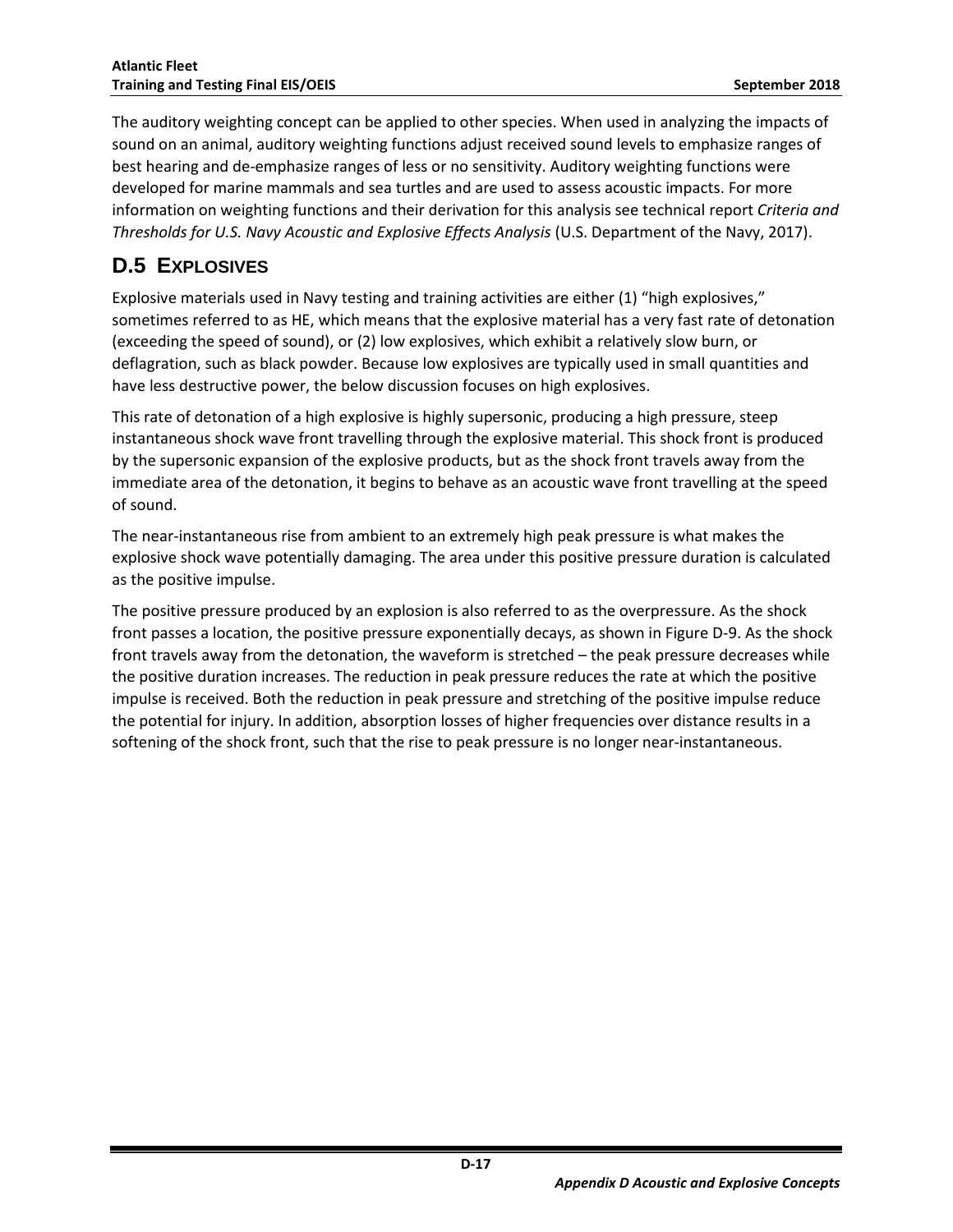



<span id="page-21-1"></span>The peak pressure experienced by a receptor (i.e., an animal) is a function of the explosive material, the net explosive weight, and the distance from the charge. Net explosive weight (NEW) is a way to classify and compare quantities of different explosive compounds. The net explosive weight for a charge is the energetic equivalent weight of trinitrotoluene (TNT). In general, shock wave effects near an explosive charge increase in proportion to the cube root of the explosive weight (Young, 1991). For example, shock wave impacts will double when the explosive charge weight is increased by a factor of eight (i.e., cube root of eight equals two). This relationship is known as the similarity principle, and the corresponding similitude equations allow for prediction of various explosive metrics for a given charge weight and material.

The similitude equations allow for a simple prediction of peak pressure in a uniform free field environment, and sources are provided below for using these equations for estimating explosive effects in air and in water. However, at longer distances or in more complex environments with boundaries and variations in the propagation medium, explosive propagation modeling is preferred.

### <span id="page-21-0"></span>**D.5.1 EXPLOSIONS IN AIR**

Explosions in air produce an initial blast front that propagates away from the detonation. When pressure waves from an explosion in air meet the water surface, the pressure wave can be transmitted across the air-water boundary and reflected off the water surface. When pressure waves in air meet the water at a perpendicular angle (e.g., straight down from an in-air source to a flat water surface), the sound waves are both transmitted directly across the water surface in the same direction of travel and reflected 180° back toward the original direction of travel. For acoustic waves, this can create a localized condition at the water surface where the incident and reflected waves sum, doubling the in-air overpressure (+ 6 dB). For shock waves with high incident pressures travelling at supersonic speeds, the reflection from the water surface depends on the angle of incidence and the speed of the shock wave, and the reflected shock wave pressure can be greater than the incident shock wave pressure (Kinney & Graham, 1985; U.S. Department of the Navy, 1975).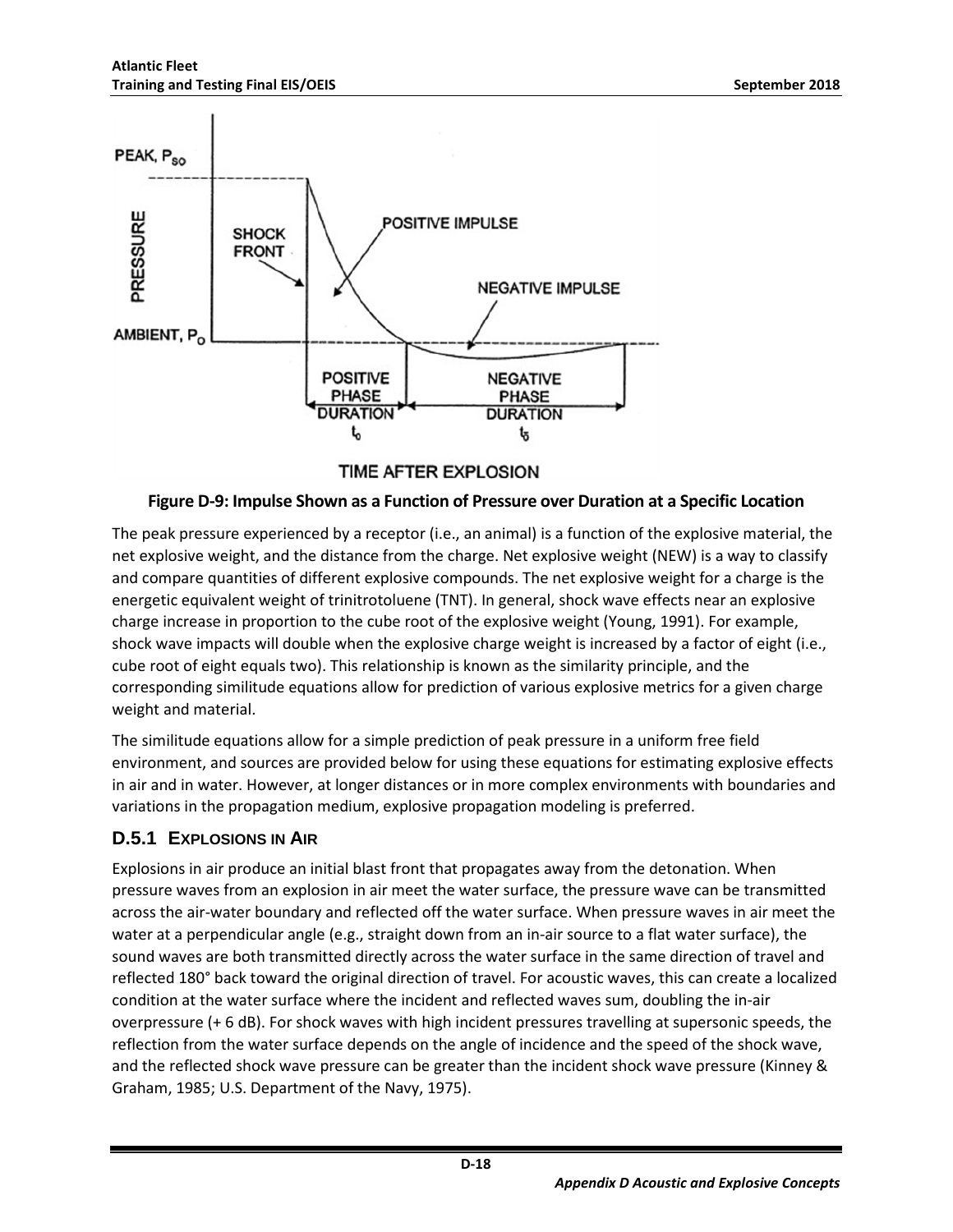In certain explosive geometries, depending on the size of the explosive and its height of detonation, a combined shock wave, called a Mach stem, can be created by the summing of the direct and reflected shock waves at larger angles of incidence (Kinney & Graham, 1985). In instances where this specific geometry does not occur, only the direct path wave is experienced because there is no surface reflection (waves are parallel to or angled away from the water surface, such as would occur when an explosive is detonated at the water surface), or separate direct and reflected pressure waves may be experienced.

#### <span id="page-22-0"></span>**D.5.1.1 Fragmentation**

Missiles, rockets, projectiles, and other cased weapons will produce casing fragments upon detonation. These fragments may be of variable size and are ejected at supersonic speed from the detonation. The casing fragments will be ejected at velocities much greater than debris from any target due to the proximity of the casing to the explosive material. Unlike detonations on land targets, detonations during Navy training and testing would not result in other propelled materials such as crater debris.

Fragment density can be simply assumed to follow an inverse-square law with distance, in which the possibility of fragment strike is reduced by the square of the distance from the original detonation point. The forces of gravity and drag will further reduce the likelihood of strike with increasing distance than is accounted for in the inverse-square relationship (Zaker, 1975). The possible area of strike risk at any given distance from the detonation point is limited to the surface area of produced fragments, with drag and gravity reducing the number of produced fragments that travel to greater distances.

### <span id="page-22-1"></span>**D.5.2 EXPLOSIONS IN WATER**

At the instant of explosion underwater, gas byproducts are generated at high pressure and temperature, creating a bubble. The heat causes a certain amount of water to vaporize, adding to the volume of the bubble. This action immediately begins to force the water in contact with the blast front in an outward direction, creating an intense, supersonic pressure shock wave. As the high-pressure wave travels away from the source, it slows to the speed of sound and acts like an acoustic wave similar to other impulsive sources that lack a strong shock wave (e.g., air guns). Explosions have the greatest amount of energy in lower frequencies below 500 Hz, although energy is present in frequencies exceeding 10 kHz (Urick, 1983). The higher frequency components exhibit more attenuation with distance due to absorption (see Sectio[n D.3.3.2,](#page-14-0) Absorption).

The shock wave caused by an explosion in deeper water may be followed by several bubble pulses in which the explosive byproduct gases expand and contract, with correlated high and low pressure oscillations. These bubble pulses lack the steep pressure front of the initial explosive pulse, but the first bubble pulse may still contribute to the total energy released at frequencies below 100 Hz (Urick, 1983). Subsequent bubble pulses contribute little to the total energy released during the explosion (Urick, 1983). If the detonation occurs at or just below the surface, a portion of the explosive power is released into the air and a pulsating gas bubble is not formed.

The pressure waves from an explosive can constructively add or destructively cancel each other in ocean environments with multi-path propagation, as described for acoustic waves in Section [D.3.3.3](#page-14-1) (Refraction) and Section [D.3.3.4](#page-15-0) (Reflection and Multipath Propagation). The received impulse is affected by the depth of the charge and the depth of the receiving animal. Pressure waves from the detonation may travel directly to the receiver or be reflected off the water surface before arriving at the receiver. If a charge is detonated closer to the surface or if an animal is closer to the surface, the time between the initial direct path arrival and the following surface-reflected tension wave arrival is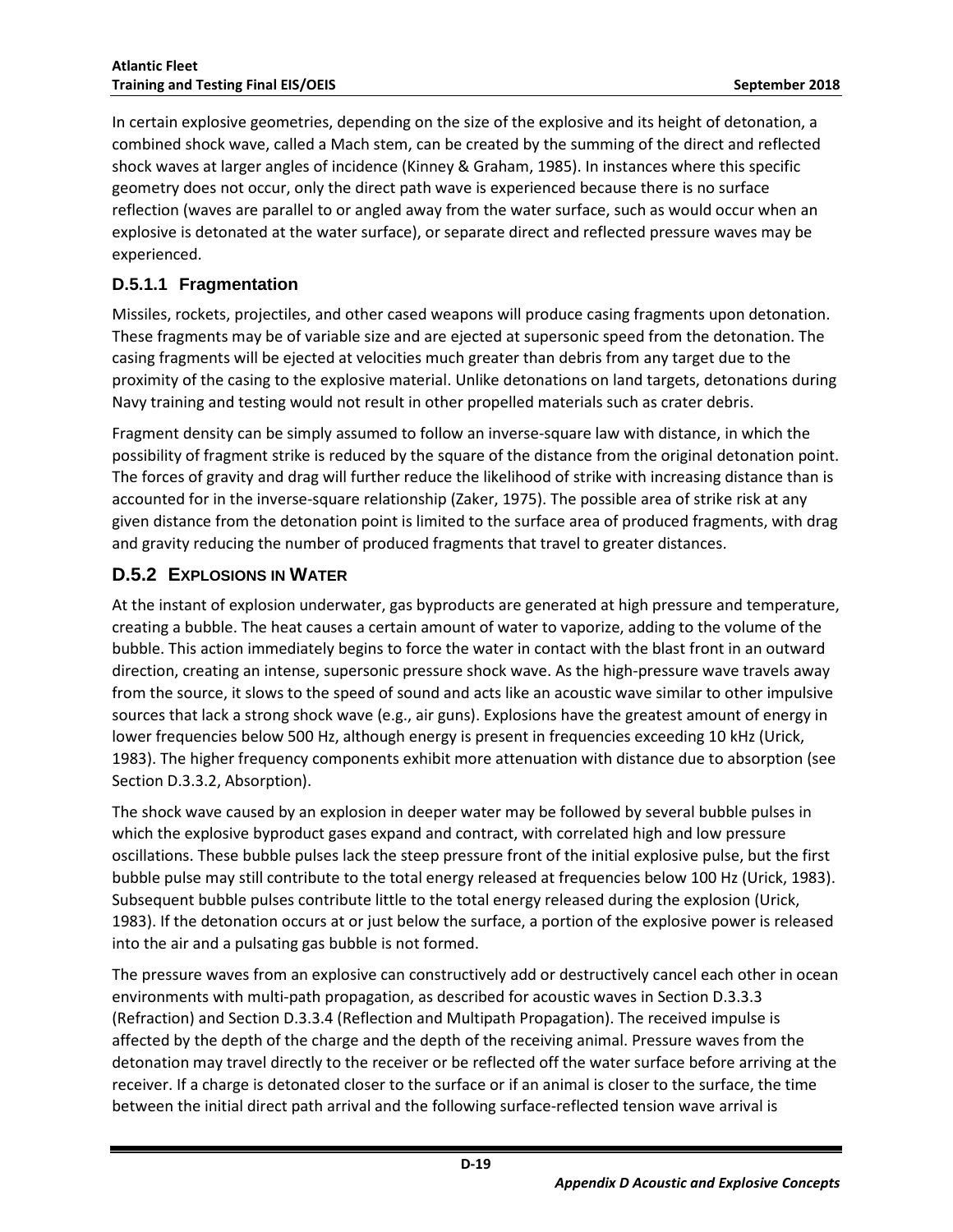reduced, resulting in a steep negative pressure cut-off of the initial direct path positive impulse exposure. Two animals at similar distances from a charge, therefore, may experience the same peak pressure but different levels of impulse at different depths.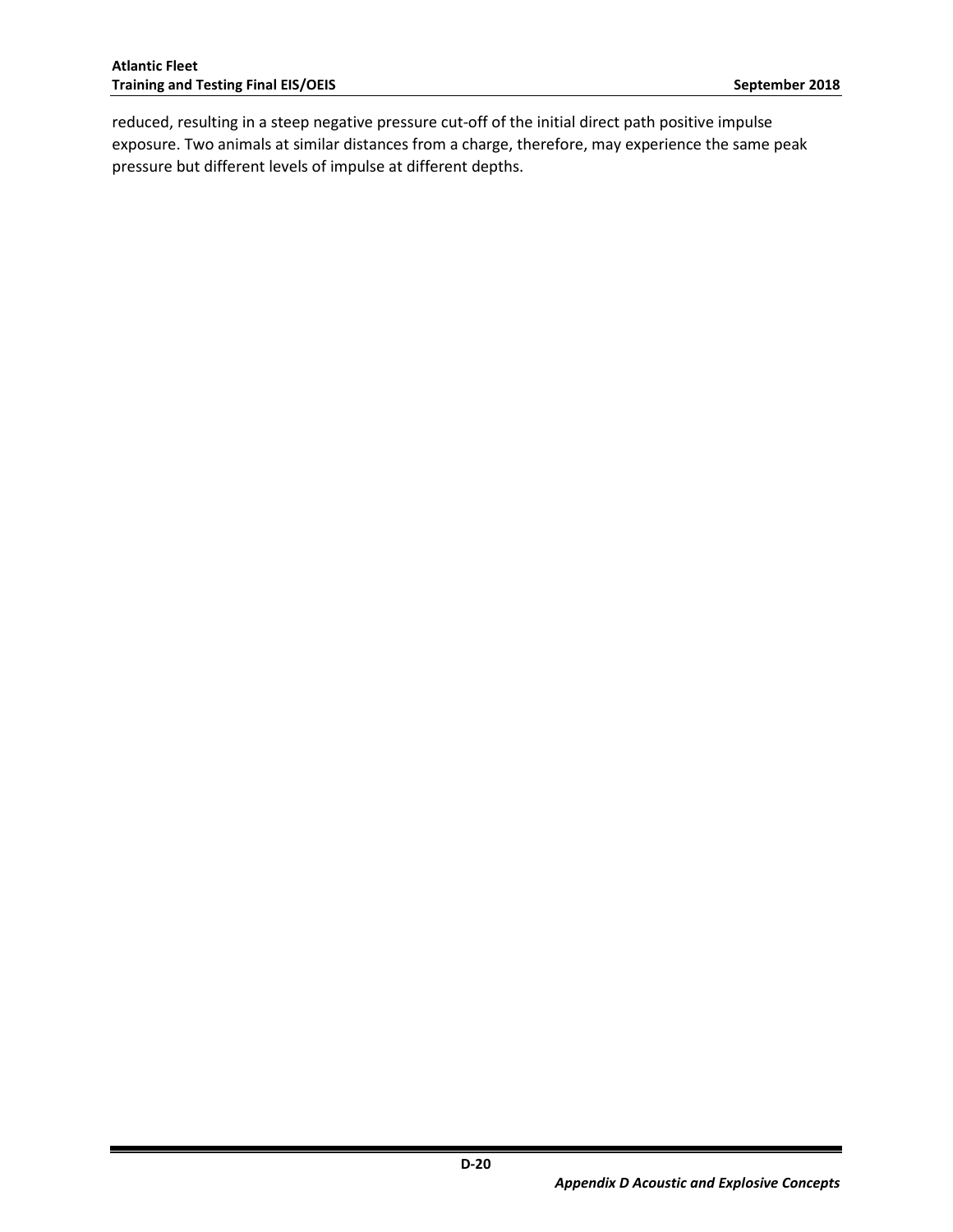# **References**

- American National Standards Institute. (1994). *ANSI S1.1-1994 (R 2004) American National Standard Acoustical Terminology*. New York, NY: The Acoustical Society of America.
- American National Standards Institute. (2013). *Acoustical Terminology*. Melville, NY: The Acoustical Society of America.
- Au, W., and M. Hastings. (2008). *Principles of Marine Bioacoustics*. New York, NY: Springer-Verlag.
- Eller, A. I., and R. C. Cavanagh. (2000). *Subsonic Aircraft Noise at and Beneath the Ocean Surface: Estimation of Risk for Effects on Marine Mammals*. McLean, VA: United States Air Force Research Laboratory.
- Finneran, J. J. (2003). Whole-lung resonance in a bottlenose dolphin (*Tursiops truncatus*) and white whale (*Delphinapterus leucas*). *The Journal of the Acoustical Society of America, 114*(1), 529– 535.
- Hamernik, R. P., and K. D. Hsueh. (1991). Impulse noise: Some definitions, physical acoustics and other considerations. *The Journal of the Acoustical Society of America, 90*(1), 189–196.
- Kinney, G. F., and K. J. Graham. (1985). *Explosive Shocks in Air* (2nd ed.). New York, NY: Springer-Verlag.
- Kinsler, L. E., A. R. Frey, A. B. Coppens, and J. V. Sanders. (1982). *Fundamentals of Acoustics* (3rd ed.). New York, NY: John Wiley & Sons.
- Medwin, H., and C. Clay. (1998). *Fundamentals of Acoustical Oceanography*. San Diego, CA: Academic Press.
- Nedelec, S. L., J. Campbell, A. N. Radford, S. D. Simpson, and N. D. Merchant. (2016). Particle motion: The missing link in underwater acoustic ecology. *Methods in Ecology and Evolution, 7*(7), 836– 842.
- Richardson, W. J., C. R. Greene, Jr., C. I. Malme, and D. H. Thomson. (1995). *Marine Mammals and Noise*. San Diego, CA: Academic Press.
- U.S. Department of the Air Force. (2000). *Supersonic Aircraft Noise At and Beneath the Ocean Surface: Estimation of Risk for Effects on Marine Mammals* (AFRL-HE-WP-TR-2000-0167). McLean, VA: United States Air Force Research Laboratory.
- U.S. Department of the Navy. (1975). *Explosion Effects and Properties Part I – Explosion Effects in Air*. Silver Spring, MD: White Oak Laboratory, Naval Surface Weapons Center.
- U.S. Department of the Navy. (2017). *Criteria and Thresholds for U.S. Navy Acoustic and Explosive Effects Analysis (Phase III)*. San Diego, CA: Space and Naval Warfare System Command, Pacific.
- U.S. Department of the Navy. (2018). *Quantifying Acoustic Impacts on Marine Mammals and Sea Turtles: Methods and Analytical Approach for Phase III Training and Testing* (Technical Report prepared by NUWC Division Newport, Space and Naval Warfare Systems Center Pacific, G2 Software Systems, and the National Marine Mammal Foundation). Newport, RI: Naval Undersea Warfare Center.
- Urick, R. J. (1983). *Principles of Underwater Sound* (3rd ed.). Los Altos, CA: Peninsula Publishing.
- Young, G. A. (1991). *Concise Methods for Predicting the Effects of Underwater Explosions on Marine Life*. Silver Spring, MD: Naval Surface Warfare Center.